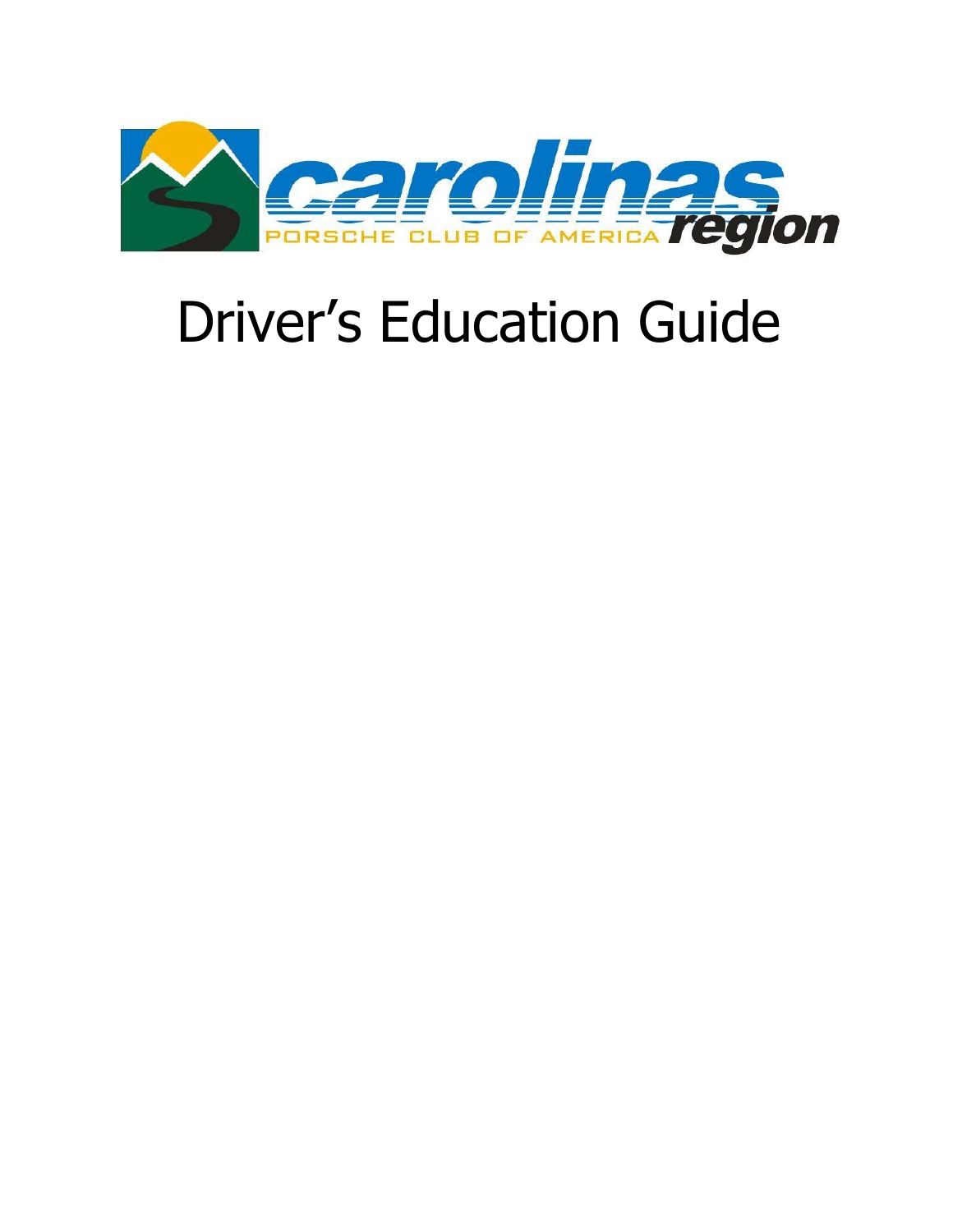Version 1.3

# **Table of Contents**

| Chapter 1 |  |  |  |
|-----------|--|--|--|
| Chapter 2 |  |  |  |
|           |  |  |  |
| Chapter 3 |  |  |  |
|           |  |  |  |
|           |  |  |  |
|           |  |  |  |
|           |  |  |  |
|           |  |  |  |
|           |  |  |  |
|           |  |  |  |
|           |  |  |  |
|           |  |  |  |
|           |  |  |  |
|           |  |  |  |
|           |  |  |  |
|           |  |  |  |
|           |  |  |  |
|           |  |  |  |
|           |  |  |  |
|           |  |  |  |
|           |  |  |  |
|           |  |  |  |
|           |  |  |  |
|           |  |  |  |
|           |  |  |  |
|           |  |  |  |
|           |  |  |  |
|           |  |  |  |
|           |  |  |  |
|           |  |  |  |
|           |  |  |  |
|           |  |  |  |
|           |  |  |  |
|           |  |  |  |
|           |  |  |  |
|           |  |  |  |
|           |  |  |  |
|           |  |  |  |
|           |  |  |  |
|           |  |  |  |
|           |  |  |  |
|           |  |  |  |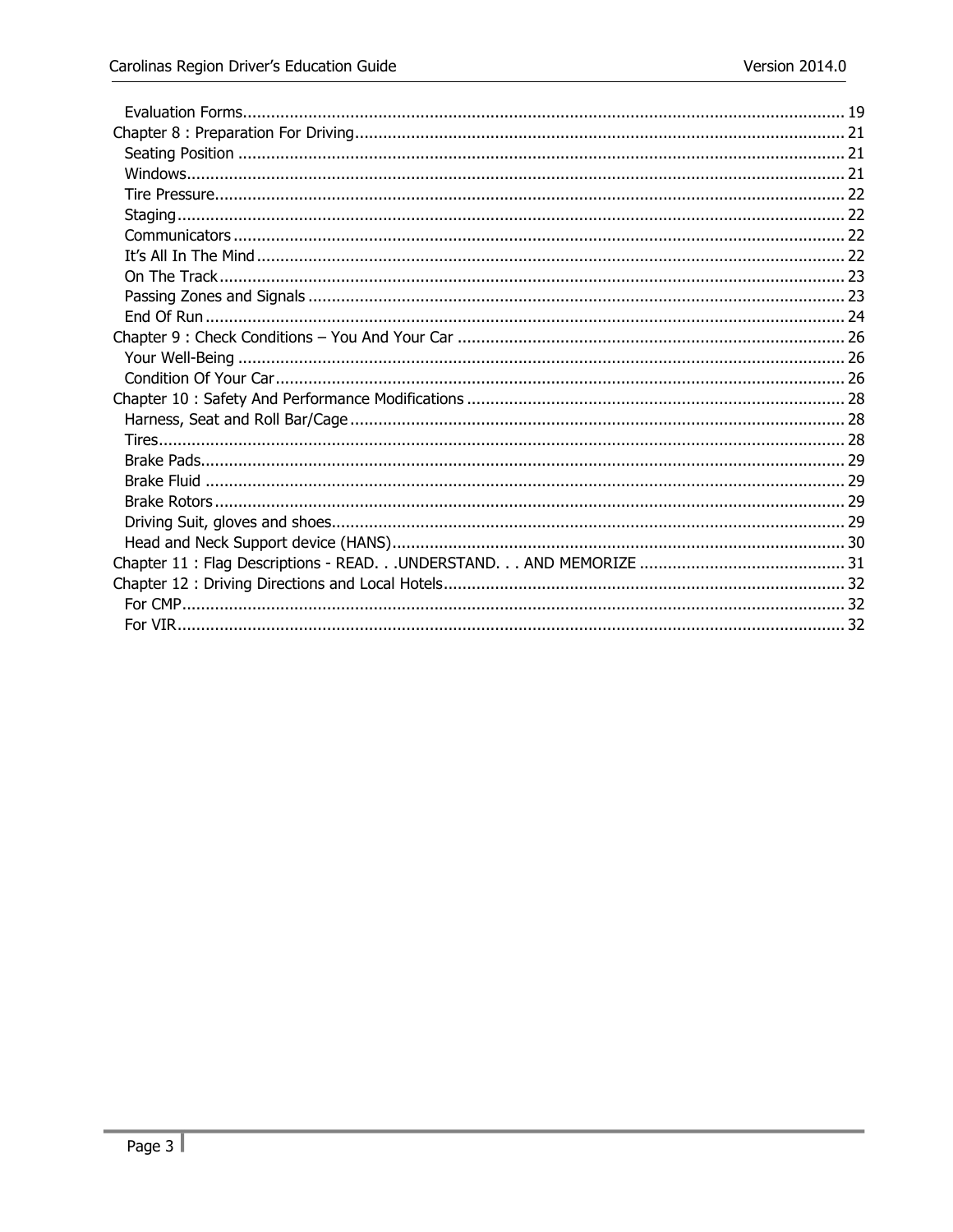# <span id="page-3-0"></span>**Chapter 1 Introduction**

You are probably reading this PCA Driver's Education Guide as a result of a visit to our Web site, or maybe as a result of wondering what "Driver's Education" is all about. This Guide is intended to help you in your preparations and to provide information about what to expect once you get to the track. If you are considering, or if you have already made the commitment to a Driver's Education (often abbreviated to "DE") event, please take the time to read this Guide. The better you are prepared, the more you will get out of the event.

So what's contained in this Guide?

| Chapter 2  | Explains the goals and objectives of the $DE - in$ both the official language as well as a<br>personal, unofficial interpretation.                                             |
|------------|--------------------------------------------------------------------------------------------------------------------------------------------------------------------------------|
| Chapter 3  | Provides answers to frequently asked questions (FAQ's) about our DE events for the<br>beginners and those new to the region.                                                   |
| Chapter 4  | Explains how to register and how a typical day is organized.                                                                                                                   |
| Chapter 5  | Explains about the safety equipment required to participate in an event.                                                                                                       |
| Chapter 6  | Takes you through pre-event preparation such as what to bring to the track and getting your<br>pre-event technical inspection.                                                 |
| Chapter 7  | Covers your arrival at the track, what to expect and where, how to prepare your car and<br>yourself.                                                                           |
| Chapter 8  | Covers important information that you need to know when you are on the track, such as the<br>hand signals you may give.                                                        |
| Chapter 9  | Provides items to check on yourself and your car after each track session.                                                                                                     |
| Chapter 10 | Discusses some of the safety and performance related changes you may consider making to<br>your car.                                                                           |
| Chapter 11 | Contains important information about the flags you will see on the circuit. All drivers must<br>know and understand the meaning of and expected actions for each of the flags. |
| Chapter 12 | Provides driving directions to the tracks and a list of local hotels.                                                                                                          |

# <span id="page-3-1"></span>**Chapter 2 What Is Driver's Education? (The 'Officialese')**

The mission and purpose of the Porsche Club of America's Driver's Education Program is to provide a safe, structured and controlled teaching and learning environment. The PCA DE Program is designed so that participants can improve their driving abilities and acquire a better understanding of vehicle dynamics and driving safety. Participants will experience first-hand the capabilities of high performance automobiles in a controlled, closed-course environment and acquire skills that will enhance safer vehicle operation in all driving situations.

**One giant word of caution - this adventure can become very addictive**. Our instructors will teach you to drive your Porsche the way Stuttgart designed it to be driven. PCA DE schools are run in a safe and controlled environment on a closed course. Like any new sport your instructor will guide you into this exciting world of high performance driving. These weekends are great sources of stories for the Monday morning coffee break. You will have dreams about various turns and wake up with memories of your instructor saying BRAKE or DON'T LIFT. These schools are truly the only safe way to learn the engineering dynamics that went into the development of this famous racing marque. However, it is noted that PCA DE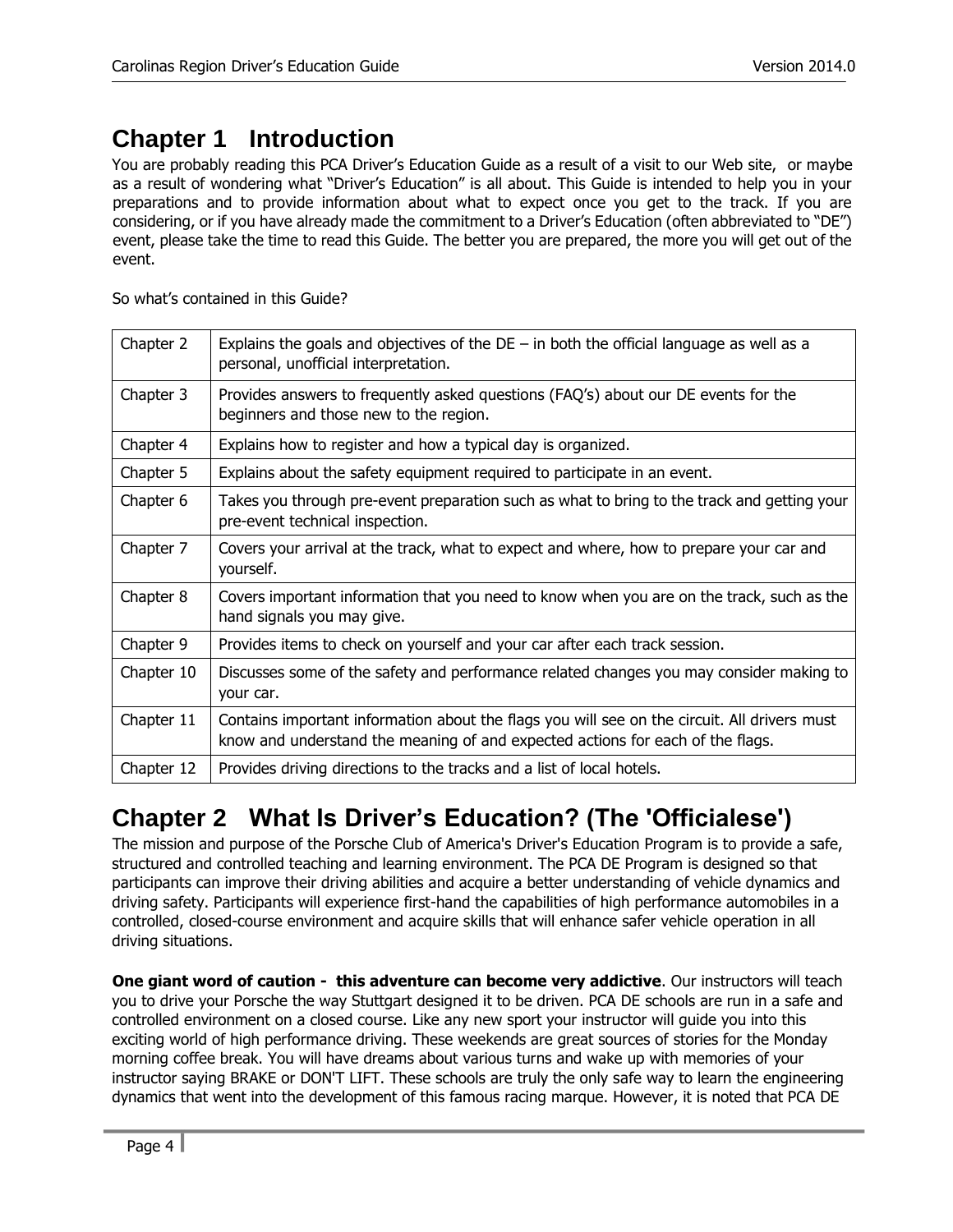events are not racing, nor preparation for racing. No times or placings are recorded, and no awards or prizes are received by the participants of PCA Driver's Education events; just a lot of fun and camaraderie. Any conduct considered by the Porsche Club of America to be either unsafe or inconsistent with the spirit or purpose of the Driver's Education Program will not be permitted. This approach keeps the events safe for all participants!

#### <span id="page-4-0"></span>**...In other words**

Driver's Education events allow us to learn more about our Porsches, to learn more about ourselves and, above all, to have fun. You'll learn the rudiments of performance driving in a safe, controlled, and noncompetitive environment and be able to use the experience to improve your safety and driving ability on the street. In fact DE events are one of those rare enjoyable things in life that aren' t illegal, immoral or fattening. You'll learn, at first, that the limits to how you drive are your's and not your Porsche' s. You' ll find you have to push yourself harder to approach the limits of the handling of the car and, with your instructor beside you, you will learn to recognize these limits and to control the car as it approaches them at relatively low speed. Many of the lessons learned from a DE experience can be carried over to street driving and you should end each day with an increased confidence level in your own and the car' s abilities.

The events are organized with safety as the paramount consideration and with the aim of providing enjoyment for all. Driver's Education events are **NOT** races. By requiring a signal from the driver in front to permit a pass - and taking cars off the track if they fail to obey the rules - the competitive element is eliminated. Your ego and pride should not be dented if another car passes you. On the contrary, you should help the other driver get around you while you concentrate on driving your car totally accurately. Remember: the only prize you can win is to get to drive your car home in the same state in which it arrived.

# <span id="page-4-1"></span>**Chapter 3 DE - Frequently Asked Questions**

This section attempts to answer some of the questions that many beginners ask about doing a DE event. Don't worry if you don't understand all the terminology in the answers - the terms will become clear as you read through this Guide.

# <span id="page-4-2"></span>**Am I Eligible?**

If you are over 18 years of age and have a current and valid driver's license then, yes, you are eligible. Porsche Club of America (PCA) membership is preferred but not required. If you are a Porsche owner but are not yet a member of PCA, you may read about membership at the PCA Web site [www.pca.org](http://www.pca.org/) [w](http://www.pca.org/)here you may also download an application form. PCA membership allows you to nominate a family member or friend to be a member at no extra cost.

# <span id="page-4-3"></span>**Is My Car Eligible?**

Generally speaking, any Porsche is eligible for DE events; however, there are always exceptions and variations due to liability issues for different tracks.

- 1. The type of transmission does not matter, manual, automatic, tiptronic or PDK are all welcome.
- 2. Hard-top Porsches (including Cayenne's) do not require additional roll-over protection.
	- a. If your car does have a roll cage, the bars must be padded in any area that may come in contact with the occupant(s) and their helmet(s).
- 3. Targas (including 914's) do not require an additional roll bar as long as you run with the OEM top in place. If you want to run without the top, you MUST meet all the requirements for open top cars listed in #5 below.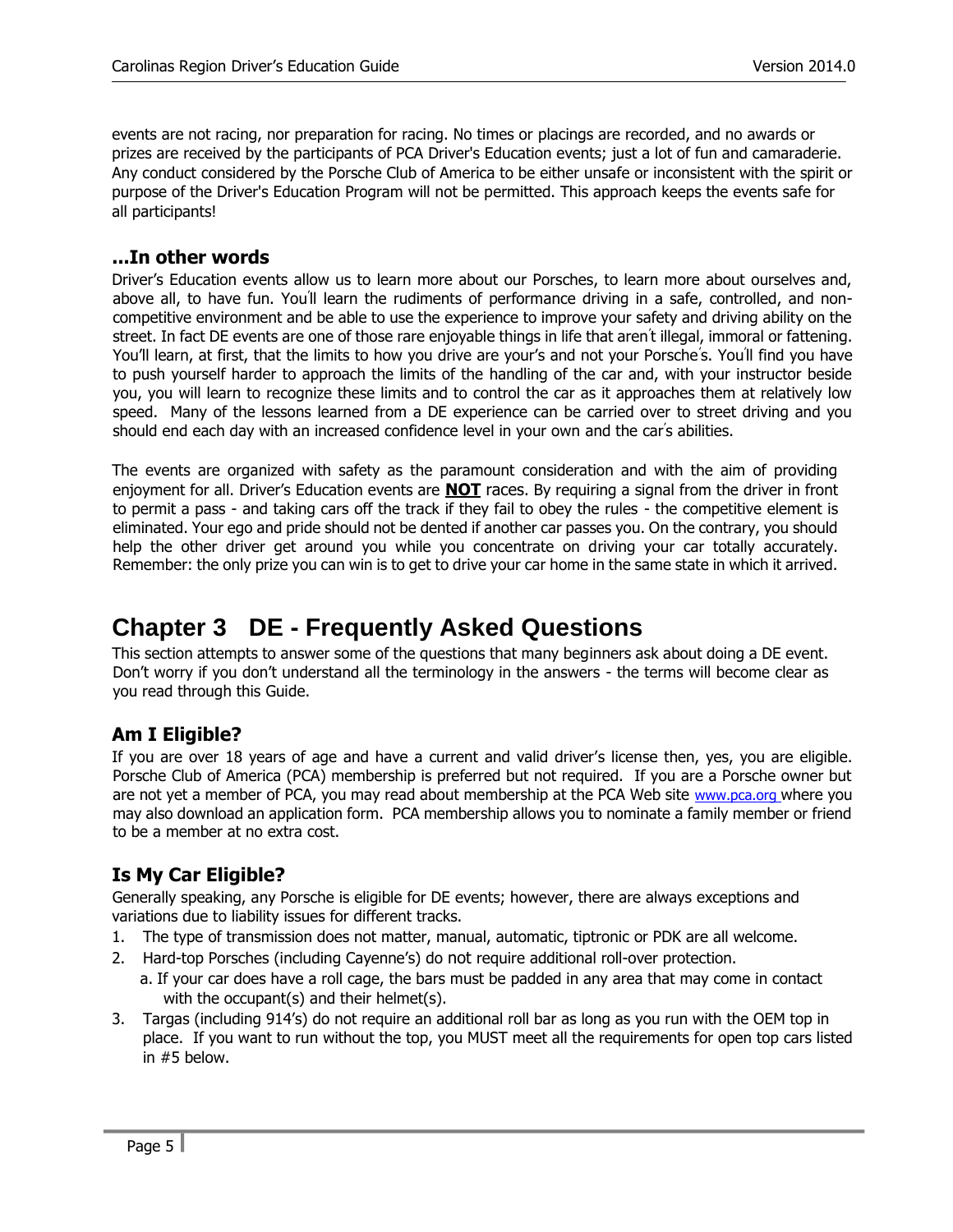- 4. Porsche convertible rules vary by track, but in general they are approved to run with the OEM integral roll hoops, if so equiped. VIR has more stringent rules for all soft top vehicles. This includes Boxsters, 996 and 997 based Cabriolets.
	- a. Pre-2005 Boxsters, 996's and 997's can run at CMP with the OEM integral roll hoops however, they must have additional roll over protection to run at VIR.
	- b. 2005 to present Boxsters can run at both CMP and VIR with the OEM integral roll hoops.
	- c. Please contact the event chair at driversed@carolinas-pca.com for Porsche convertible specific questions.
- 5. For ALL other Cabriolets, Convertibles or otherwise Soft-top vehicles, these are classified as open top cars and must conform to the following:
	- a. The car must be equipped with roll-over protection that meets PCA Club Race or SCCA Race requirements.
	- b. The top of the main hoop must be at least two inches above the helmet(s) of the occupant(s), with the driver and/or passenger correctly seated and securely belted in the vehicle. The helmet(s) must be at least two inches below a straight line drawn between the top of the windshield and the top of the roll bar.
	- c. The bars must be padded in any area that may come in contact with the occupant(s) and their helmet(s).
	- d. Cars with soft tops must run with the top up.
	- e. Drivers choosing to run with the top down must meet all the requirements for open top cars. i.e. race seats and harnesses, arm restraints and full-face helmets with shield in place.

# <span id="page-5-0"></span>**Will A DE Event Harm My Car?**

Porsche's have followed a long tradition of over-engineering its components and as a beginner it is unlikely you'll be stressing any of its mechanical components. The old saying that "Every Porsche Built is a Race Car" has a solid foundation. They are built to be driven and are in their element on the track. Some people may be concerned about stone chips or other cosmetic damage. A good coat of wax, along with judicious use of a bra and/or racers tape can all but eliminate any cosmetic damage.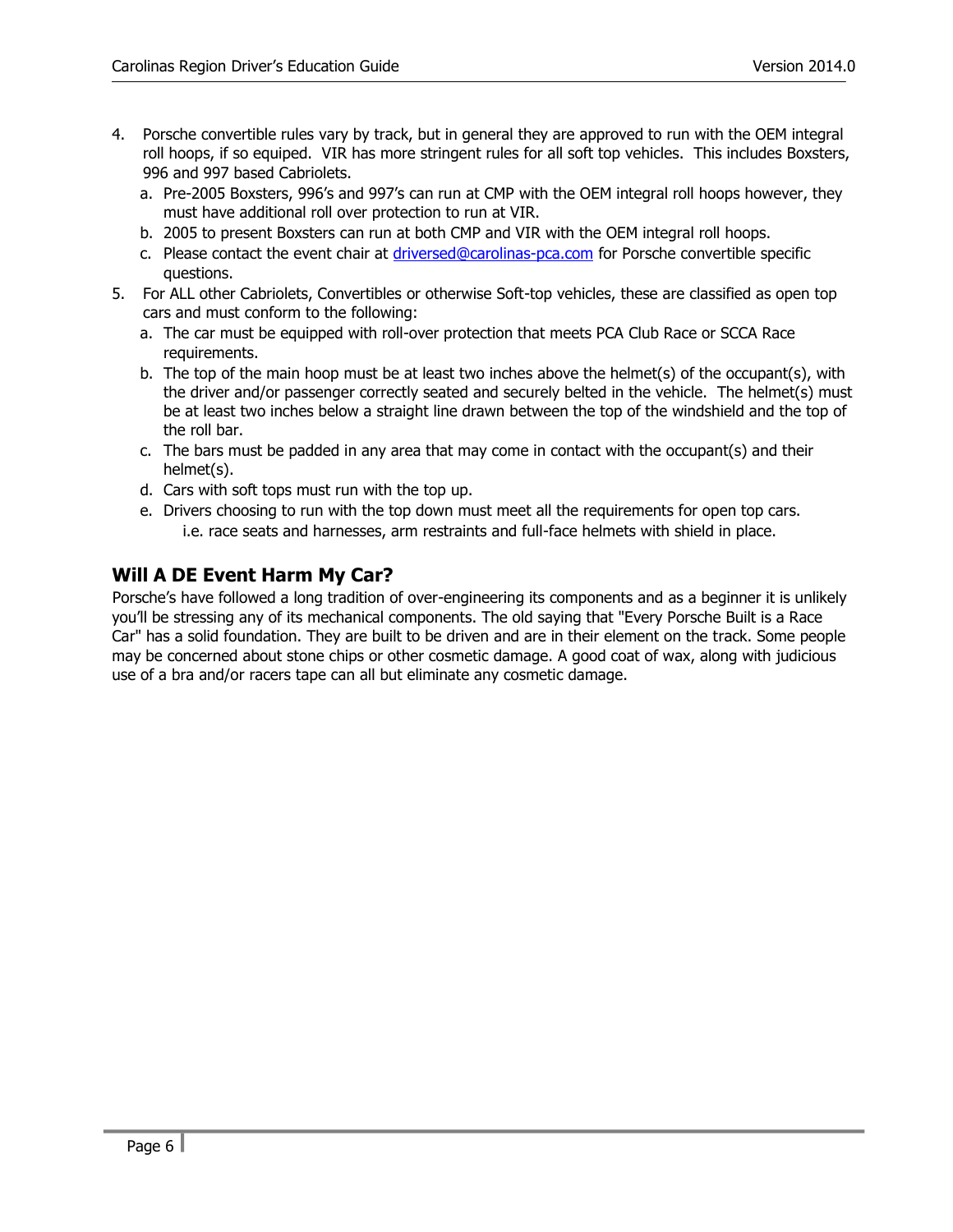# <span id="page-6-0"></span>**Is This a Competitive Event?**

**NO!!** We cannot over-emphasis this point.

This is a high-speed driving EDUCATION event. There will be no official timing of the event. The purpose of these events is to teach you how to properly handle your car at speed and to teach you the proper line around the track. This is in no way, shape, form or fashion – racing. Anyone attempting to race will be removed from the event and barred from future DE events. We control these actions by limiting the passing to designated areas and by requiring the slower car to signal the overtaking car. Passing areas will vary depending on the Run Group.

# <span id="page-6-1"></span>**Is My Car Insurance Valid On The Track?**

The short answer is . . . probably not, even though this is a non-competitive event with no timing and no prizes. This is a constantly evolving area and one of the noticeable trends over the last couple of years has been the addition of clauses in standard insurance policies that effectively exclude coverage for any Drivers Education event. You would be well advised to read the Exclusions page of your policy in order to confirm that there is not language that would exclude DE events. Pay close attention to clauses regarding: (1) events on a track, (2) accidents on any sort of "racing surface" or (3) vehicles used in a high performance driving or racing instruction course or school. If you don't find such language you may be happy to leave it at that – or you may wish to talk to your agent. Just a word of caution - answers from agents may be wrong and do NOT assume that that insurance companies know anything about DE. Be sure to understand and explain that DE's are NOT racing and take the time to get something in writing. And be aware that there have been rare cases where just asking the question has caused an insurance company to drop a motorist, even from their regular coverage.

It is possible to get insurance specifically for DE events, PCA has arranged coverage through Lockton Affinity. Please see<http://pcahpdeins.locktonaffinity.com/Default.aspx> [f](http://pcahpdeins.locktonaffinity.com/Default.aspx)or more information.

# <span id="page-6-2"></span>**What Do I Need To Do To My Car Before I Bring It To The Track?**

If you are a beginner attending your first few DE weekends, the answer is . . . Nothing. Your car must be in good working order which means insuring that all factory systems are fully functional, tires have adequate tread, brake pads are sufficient and proper maintenance has been performed. You will receive a packet containing information and the appropriate forms once you have been accepted into the event. READ IT ALL!! This packet contains the Technical Inspection form that will need to be completed prior to attending the event. This tech inspection must be completed by an authorized inspector (a list of these is located on the Carolinas Region web site). We do **not** accept your signature as the authorized inspector. Most Porsche dealerships and independent shops are familiar with our events and performing a Tech Inspection. Typically, they will charge about one hour of labor unless you require more comprehensive work than just an inspection. It is strongly recommended that you have your brake system bled or flushed as part of the Tech Inspection regardless of how old or new your car is!

Once you graduate to higher "run groups" you may want to add various safety or performance enhancements. If you are thinking of installing seats and harnesses, please read Chapter 10 for information about PCA rules for such modifications.

# <span id="page-6-3"></span>**What Special Equipment Do I Need?**

As many of our long-time participants may say . . . All you need is a helmet!

Any driver or passenger on the track must be wearing a helmet. You may have friends who can lend you one, or you can purchase a helmet. You must provide your own helmet. There will not be spares or loaners available from the region at the track. See Chapter 5 for more detail about helmets. There are many other things that may make the weekend more enjoyable – this information is also contained in Chapter 5.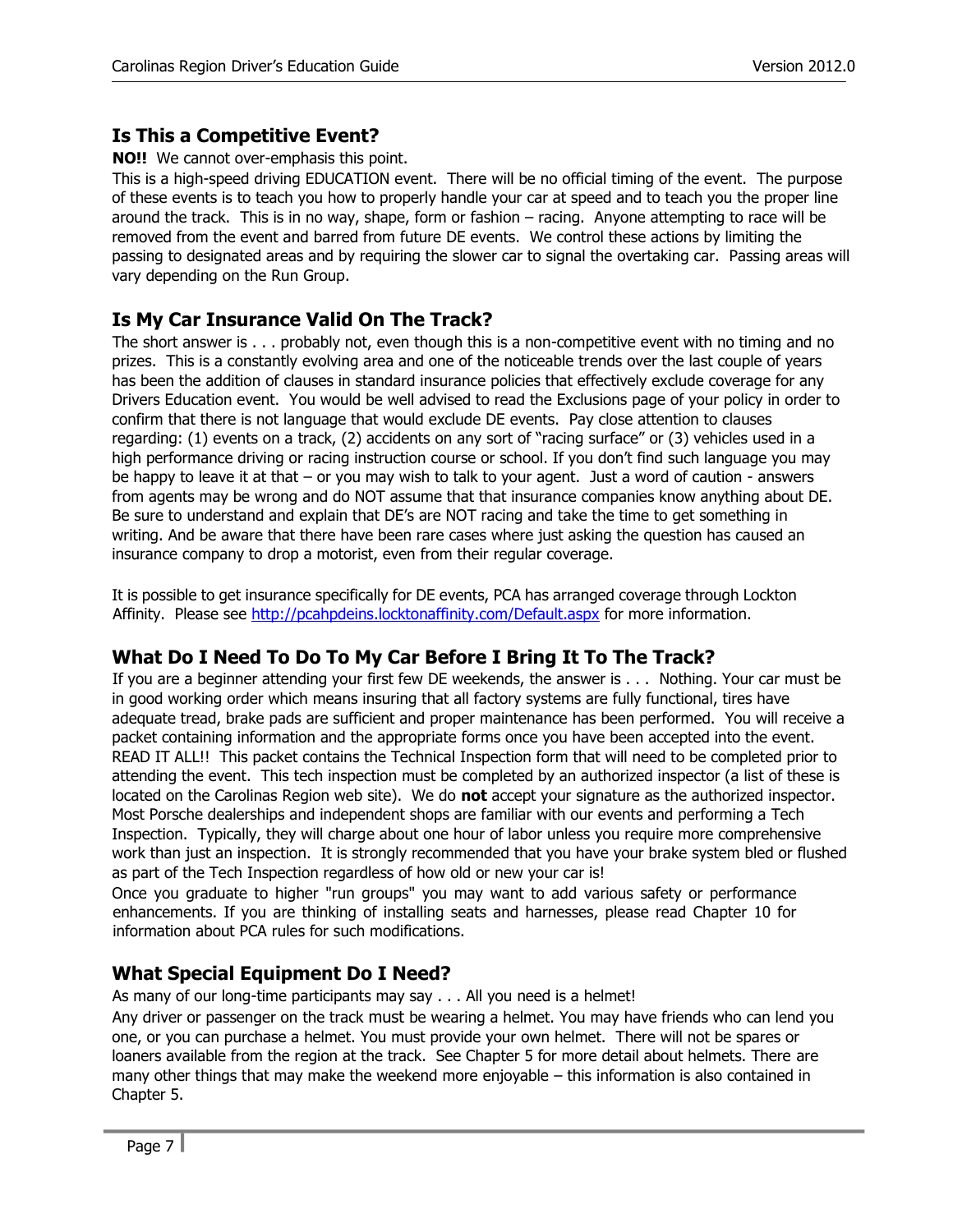## <span id="page-7-0"></span>**What are Run Groups?**

The Event Chair and the Chief Driving Instructor (CDI) work together to assign drivers to a run group based on track driving experience. You start in the Green Group and move to a higher run group as your skill improves. There is no predefined schedule for how long it takes to progress to the next run group. Good judgment, experience and check rides from senior instructors are the only things that will advance you from one run group to the next. Solo drivers must have a documented history of solo level participation with PCA or equivalent. Documentation may be a club log book, written recommendation from a Chief Instructor or an online profile in [www.clubregistration.net.](http://www.clubregistration.net/) You will wear a wristband that indicates your driving experience and your car will have a sticker that indicates your run group.

The run groups are:

| Run Group    | Description                                                                                                                                                                     | Instructed |
|--------------|---------------------------------------------------------------------------------------------------------------------------------------------------------------------------------|------------|
| Green        | Beginner driver with little or no track driving experience                                                                                                                      | Yes        |
| Blue         | Beginner driver, still learning technique<br>*Blue drivers will drive solo in Blue prior to moving to White                                                                     | $Yes*$     |
| White        | Intermediate driver, drives solo<br>*Occasional check rides will occur                                                                                                          | $No*$      |
| <b>Black</b> | Advanced driver and/or Instructor Traditional<br>passing areas                                                                                                                  | No         |
| Red          | Advanced driver and/or Instructor (by CDI Approval Only)<br>Expanded passing rules. Drivers must attend the EP driver's meeting and will be<br>identified by distinct armbands. | No         |

# <span id="page-7-1"></span>**What Type Of Instruction Will I Receive?**

As a beginner you will receive both classroom and on-track instruction. In the classroom sessions you will be briefed on the terminology that will be used by your instructor, basic performance driving concepts, safety and flag meanings etc.

An instructor is assigned to you for the event and will most likely stay with you for the entire event. We make every effort to assign students to instructors with similar cars but no guarantees are made here. Remember, every instructor has something to offer regardless of what they drive.

There is no extra charge for instructors.

You will be on the track with as many as 24 other cars. Everyone in your group will have similar driving experience and passing is limited to designated areas. No one will go blowing by you unexpectedly and by the same token, you are not allowed to pass anyone without first getting the proper passing signal. Violators will be removed from the track.

# <span id="page-7-2"></span>**How Fast Can I Drive?**

After you learn the line around the track and get a feel for your car's handling you are allowed to drive as fast as conditions and your instructor will allow.

NOTE: This does not say as fast as your car will go! None of us are that good.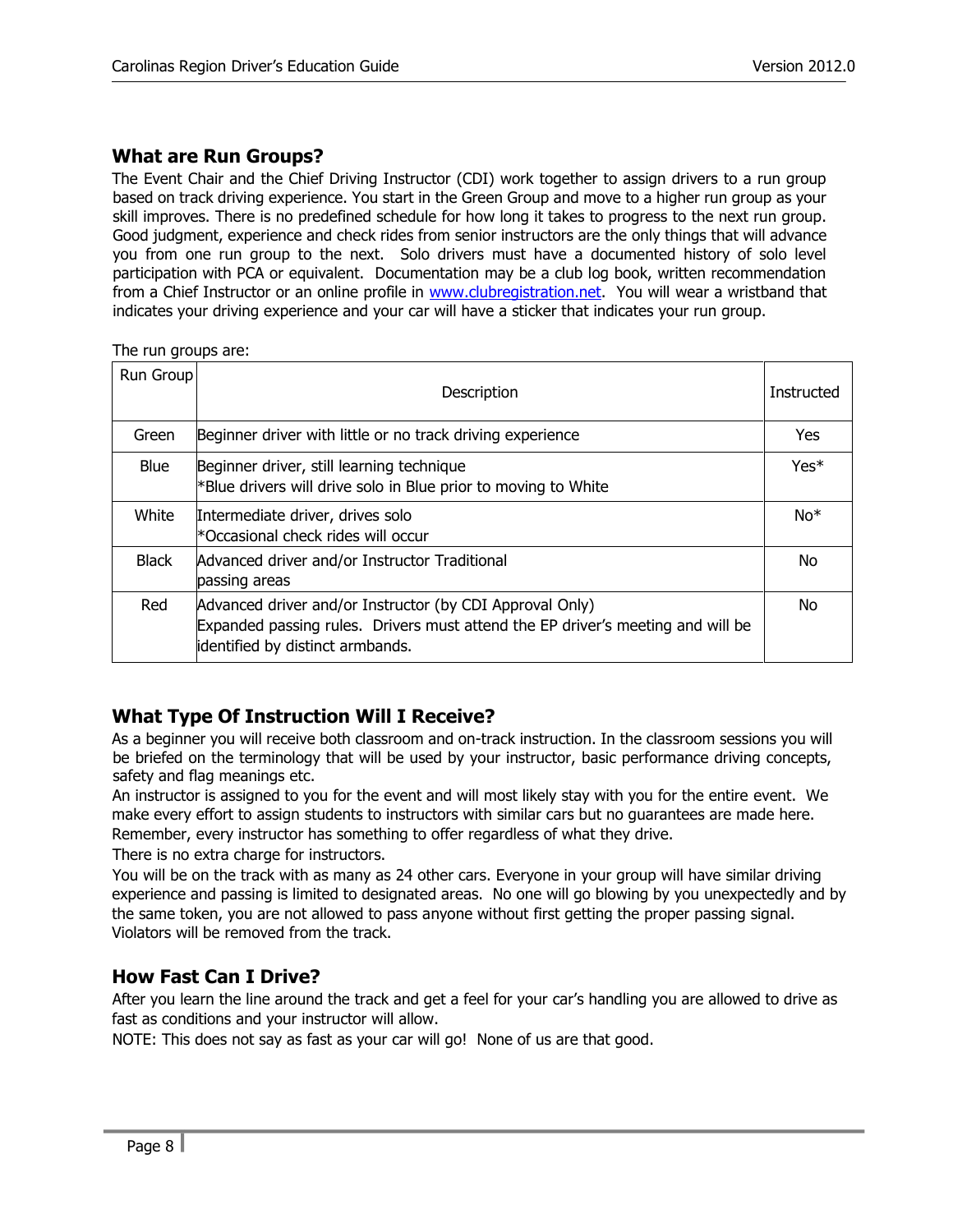# <span id="page-8-0"></span>**Can I Come for One Day?**

The majority of our events are two days and just as each event builds on the last, each day builds on the previous. If you wish (or must) only participate on Day 1 that will be allowed, however the fee is the same as if you were attending the entire event – basically there are no discounts for single days. We will not allow anyone to come for only Day 2.

## <span id="page-8-1"></span>**Can Two People Share The Same Car?**

The only requirement is that the driver's will need to be in different run groups. Each driver will need to complete their own registration and each driver will pay the event registration fee. Read Chapter 4 for more information about registering with a co-driver.

## <span id="page-8-2"></span>**Can Family Members Or Friends Ride With Me?**

No. Only registered drivers are permitted on the track and if there is are two people in the car, one must be an instructor. So you won't be able to go out with your spouse or with friends. You are not allowed to give rides to anyone! As a region, we do not encourage our instructors to drive student cars, however if you and your instructor feel that this would be beneficial to your education – arrangements can be made with the CDI at the event.

If "Track Touring" rides for charity are available – this is a possible solution to get family and friends a look at the track. Cars, vans and SUV's drive in low-speed convoy around the track and you are welcome to drive your friends and family around at that time.

# <span id="page-8-3"></span>**What Happens If The Weather Is Bad?**

The event is run come rain or shine although if conditions are extremely poor sessions may be cancelled to protect our corner workers. Of course, when it is wet you will be driving somewhat slower as your tire grip will be reduced.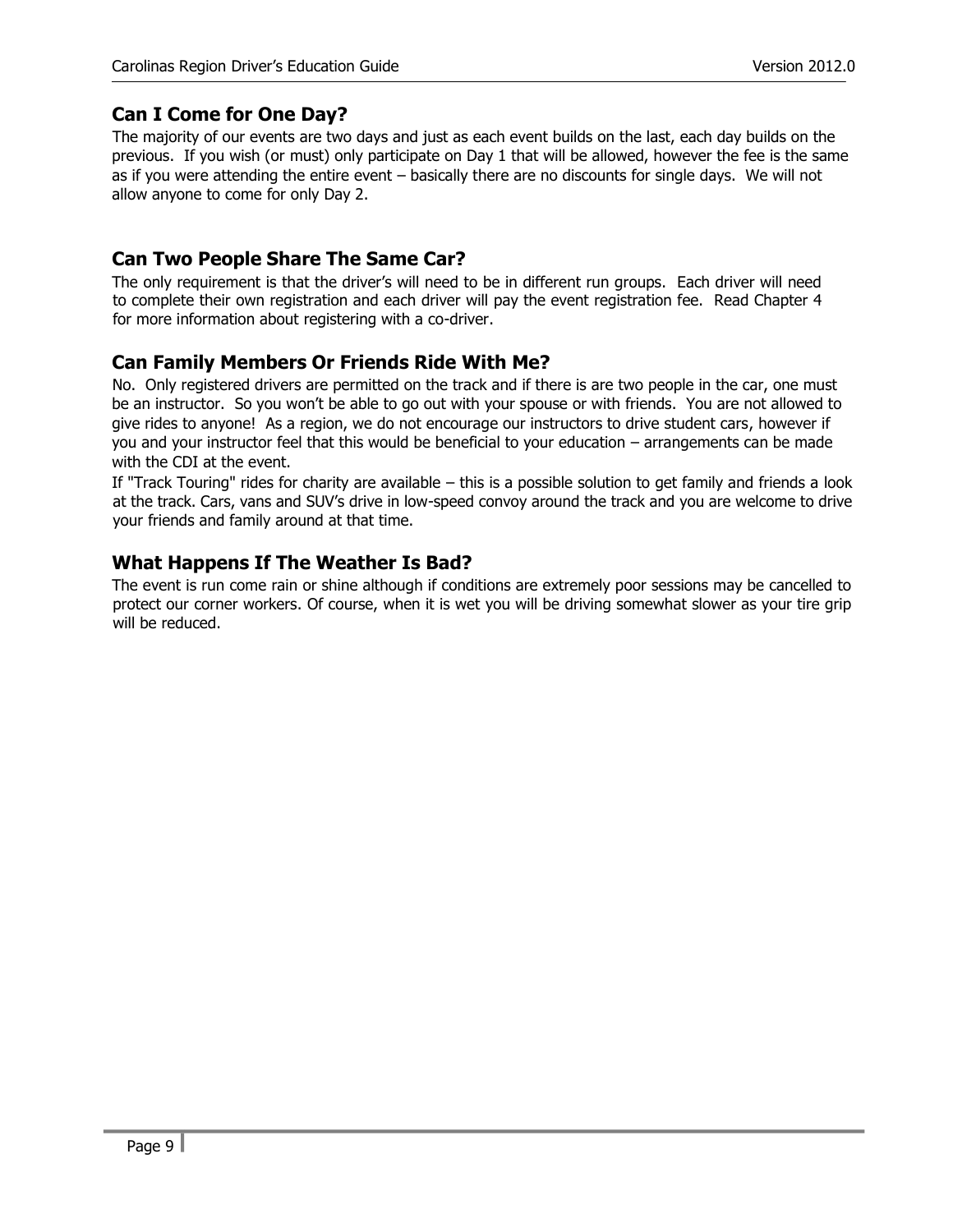# <span id="page-9-0"></span>**Chapter 4 DE Event Administration**

The following sections deal with the general administration of DE events. Learn about how events are organized and how to register for an event.

## <span id="page-9-1"></span>**General Schedule**

The Carolinas Region runs four to six events per year at a variety of different tracks. Our 2 home tracks are Carolina Motorsports Park (CMP) and Virginia International Raceway (VIR). Both of these road courses provide challenging driver training areas no matter what your skill level. At CMP, our events utilize the 2.28 mile circuit with fourteen turns. At VIR, our events utilize the full course layout which is a 3.27 mile circuit with twenty turns and numerous elevation changes. The specific schedule dates vary slightly from year to year so check the Region web site, [www.carolinas-pca.com](http://www.carolinas-pca.com/) or Tobacco Roads for information. As the time approaches for registration to open, you will also be able to see event details on the registration site[,](http://www.clubregistration.net/) [www.clubregistration.net.](http://www.clubregistration.net/) Event registration opens eight (8) weeks prior to the event.

# <span id="page-9-2"></span>**Registering For A Carolinas DE Event**

In general, DE events tend to sell out and fill up fast, it is important to act promptly. Event registration opens eight  $(8)$  weeks prior to the event. You should check the region's website [\(www.carolinas-pca.com](http://www.carolinas-pca.com/) – Driver's Education section) for both event and opening dates and then set yourself a reminder. Registering on the first day is the best plan if you really want to attend the event. We have seen run groups as well as entire events fill up in the first day. While we do give a priority to PCA members, Porsches will be running alongside other Marques and a full event will have 130 or more cars.

If you have not used [www.clubregistration.net](http://www.clubregistration.net/) [b](http://www.clubregistration.net/)efore, there are a few steps you will need to do before you can complete your DE application. The first thing you will need to do is **create** an account with a username and password. This is NOT your PCA account, it is different and you control what you use. This is done by clicking on the **"Create Account"** link just under the login section.

Once you have an account, you will need to complete a few key pieces of your background information. The sections below will need to be completed before you can complete your DE application but it will only take a few minutes. The good news is that once it's done, you will only have to update it when things in your background information change. The sections you need to complete are all found under the EDIT PROFILES tab located in the upper left of the main screen. The critical areas used by Driver's Ed are:

#### **EDIT PROFILES ->Personal Info**

Complete all the required information (indicated with \*) on this tab. NOTE: The email address you enter is used for all communications regarding events so PLEASE be sure that it is correct, current and will accept documents from this address.

#### **EDIT PROFILE ->Club Memberships**

Registration fees and acceptances are impacted by PCA membership so make sure you have your PCA Membership Number entered correctly. Be sure to click the "ADD" button once you've entered the information and before you leave the screen. INSTRUCTORS: Please be sure to add your PCA National Instructor number into this section in order to expedite your acceptance process.

We accept registrants based on receipt of your payment, however, during the first three (3) weeks priority is given to PCA members – if your PCA number is not provided, you will not get priority.

#### **EDIT PROFILE ->My Vehicles**

You can add as many vehicles as you think are appropriate and that you may use for events. Just be sure to click the "ADD" button on the right for each car.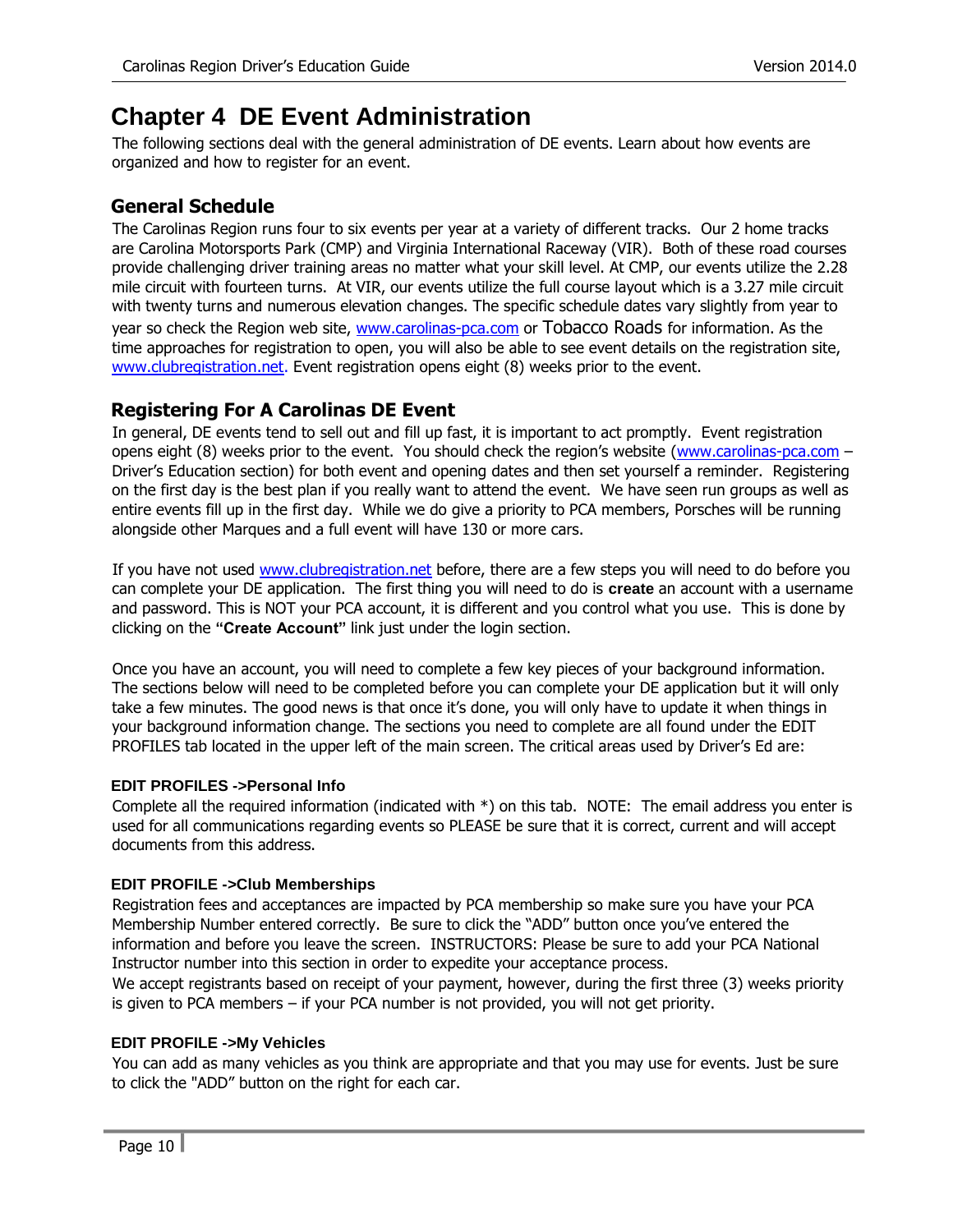#### **EDIT PROFILE ->Emergency Contact**

Due to privacy acts we are not permitted to ask for any medical information so we only need you to provide a contact. Please enter the name and phone number for the person we should contact, and as before, be sure to click the "ADD" button before you leave the screen.

#### **EDIT PROFILE ->Driving Resume**

Run group assignments are based in part on the information **you** provide, so the more details you provide in this section the better we can place you in the appropriate run group. If you have not run with the Carolinas Region before, please provide a contact name and email in your profile notes so that we can verify your driving experience. Again, be sure to click the "UPDATE" button on the bottom right before you leave the screen.

## <span id="page-10-0"></span>**Payment**

When you submit your application, you will be directed to an "Events Payment" screen. The fee structures for each event can vary and the will be included in each event's registration.

PLEASE REVIEW THE ENTIRE PAGE TO BE SURE IT IS ACCURATE!

You can either submit payment via credit card or you can mail a check to the address indicated. If you mail a check, please be sure it indicates what event the payment is covering. **Remember** - acceptance into an event is based on date of your payment, **NOT** the date of registration so be sure to process your payment as soon as you can.

## <span id="page-10-1"></span>**Sharing a Car**

You may share a car with another driver but it must be prearranged. **Each driver MUST fill out their own application and pay the event registration fee.** Please be sure that both drivers have the same car in their profiles and that both enter the event with the same requested car number. There are several custom questions added to each event – so please indicate to us that you are planning on sharing the car so that we can ensure that you are assigned different run groups. It is not possible to share a car if both drivers are of equal experience and would be in the same run group.

#### <span id="page-10-2"></span>**Car Numbers**

Car numbers need to be unique, unless the same car is being used by multiple drivers and will be assigned on a **FIRST PAY - FIRST ASSIGNED** basis. You can REQUEST a particular number when you are registering for the event. If your number is available, it will be assigned to you for that event. If you request a number that has already been assigned (the site will tell you if you requested a duplicate number) the Registrar will assign you an alternate number. Please try to avoid this process, as the Registrar will not know always be able to know what you think is a good alternative.

#### <span id="page-10-3"></span>**Status**

You will be able to check your status on the [www.clubregistration.net](http://www.clubregistration.net/) [s](http://www.clubregistration.net/)ite by viewing the Roster for the event. All applicants will have a status of PENDING until payment is processed. Once your application has been processed, you will receive an EMAIL from the website letting you if you've been CONFIRMED or WAITLISTED. Our Drivers Ed events sell out quickly, and we usually get more applicants than we have room for, so not everyone will be CONFIRMED.

If you are CONFIRMED, it means that your application has been processed, and we look forward to seeing you at the event. The email will provide you with the additional information you need, such as lodging information, the Tech Form, etc.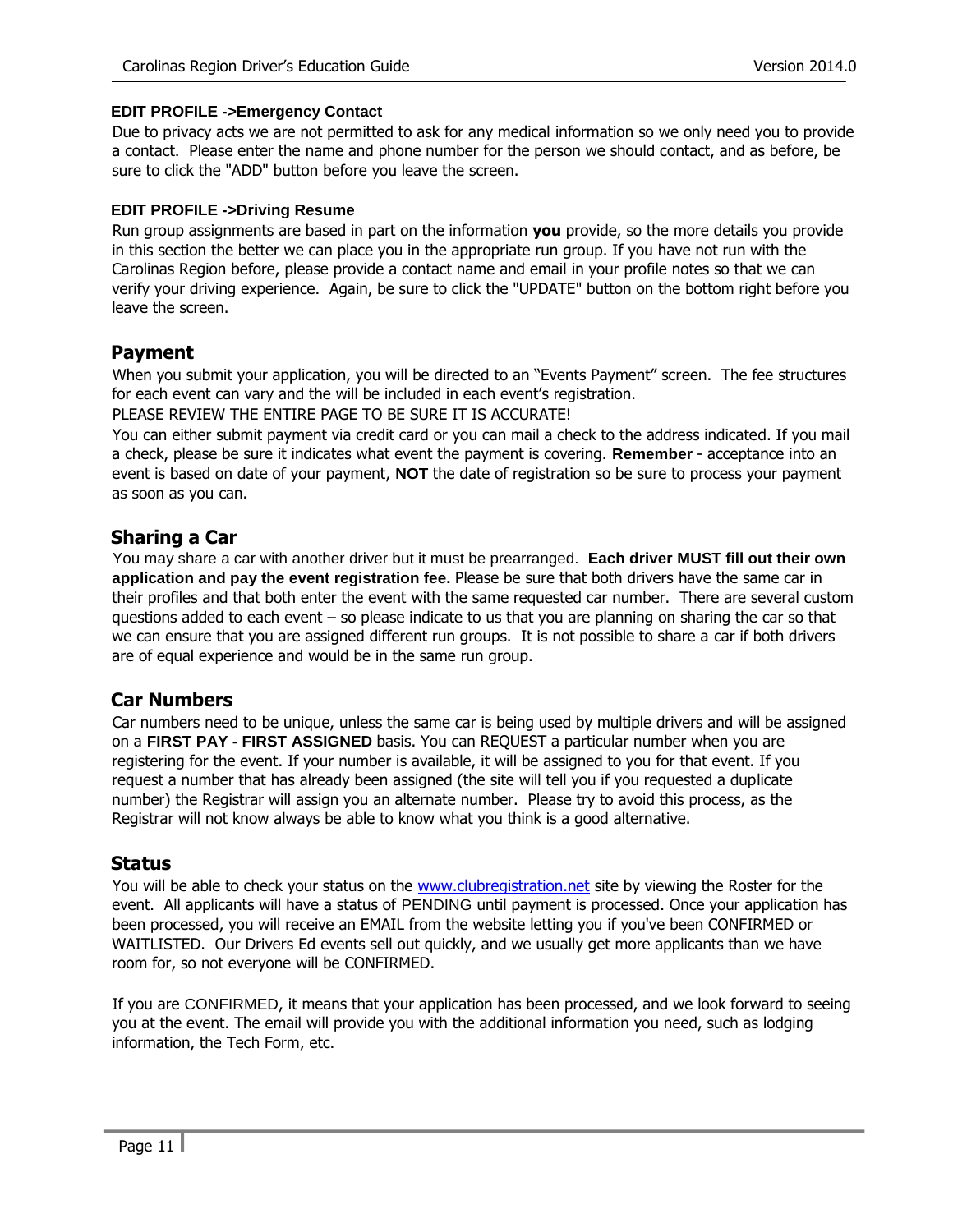If you are WAITLIST, not all is lost because people do cancel and we fill their spots from the waitlist. You will be contacted via email regarding the next steps, but if you do not get confirmed, you will be refunded your money.

PLEASE DO NOT EMAIL OR CALL ASKING IF YOUR CHECK WAS RECEIVED OR WHERE YOU ARE

ON THE WAITING LIST!! We process almost 200 applicants for each event and can't respond to every email or phone call. We will process payments as they are received, as quickly as we can. Believe it or not, we have lives outside of Drivers Ed and would like to live them once in a while, so your status may not be updated immediately. ClubRegistration.Net will have the most up to date information available.

#### <span id="page-11-0"></span>**Cancellations/Refunds**

#### PLEASE READ THIS CAREFULLY!!!

While no one ever wants to cancel, we know that sometimes things come up that are unavoidable. Entry fees for all participants (that includes instructors) are refundable only if requested in writing (email is fine) to the Registrar, three (3) weeks or more prior to the event. NOTE: there is a \$25 administrative fee for all refunds.

#### **Within three weeks of the event, NO REFUNDS WILL BE ISSUED. NO EXCEPTIONS!!!**

#### <span id="page-11-1"></span>**Instructors**

#### **VERY IMPORTANT!!! PLEASE READ!!! IT'S FOR YOUR OWN GOOD**

If instructors are needed for the event, there will be an Instructor option in the entry type. All instructors will submit their application and entry fee as described above. If you select the instructor option you are telling us that you are an instructor and you would like to instruct for this event. Make sure you have your PCA INSTRUCTOR NUMBER correctly entered in the "My Club Membership" section of your background data when you fill out the registration form. If this information is not provided or you are not a PCA certified instructor, you must provide: (1) a contact to verify your experience and (2) a current driving resume that includes other clubs that you may instruct for. The CDI will review this information and determine if you are approved to instruct. During the first three weeks of registration, priority will be given to the instructors that have completed the PCA National Certification. While we do our best to have you instruct only one student per event, it all depends on the participants. If you would like to have 2 students, please indicate this in the additional comments or custom questions. If you instruct 1 student, you will drive at the reduced instructor rate for the event.

If you instruct 2 students, your instructor fee will be refunded back to you after the event.

If you cancel late or do not show – you will not be allowed to instruct in your next Carolinas DE.

#### <span id="page-11-2"></span>**Event Organization**

Typically the track will open at 7:00 AM and the track-side tech inspections and registration will be open from 7:00 AM to 8:00 AM. A driver's meeting will be held each morning at 8:00 AM followed by the first run group getting on the track around 8:30 AM. We stop for a one hour lunch break and continue until 5:00 PM. All DE participants are divided into Run Groups according to experience and ability. Each run group will have  $20 - 30$  minutes session on the track (typically 4 per day). When you check-in at the track, you will be given a timetable for the event.

There are local churches and communities within earshot of the tracks and as track users we respect the local communities. Most beginners with street-muffled cars (less than 85 dB) will not have to worry about these noise regulations but please be aware of them. They do vary from track to track but a typical guideline is:

|  | SATURDAY ABSOLUTELY NO UNMUFFLED ENGINES STARTED PRIOR TO 8:00 AM |
|--|-------------------------------------------------------------------|
|--|-------------------------------------------------------------------|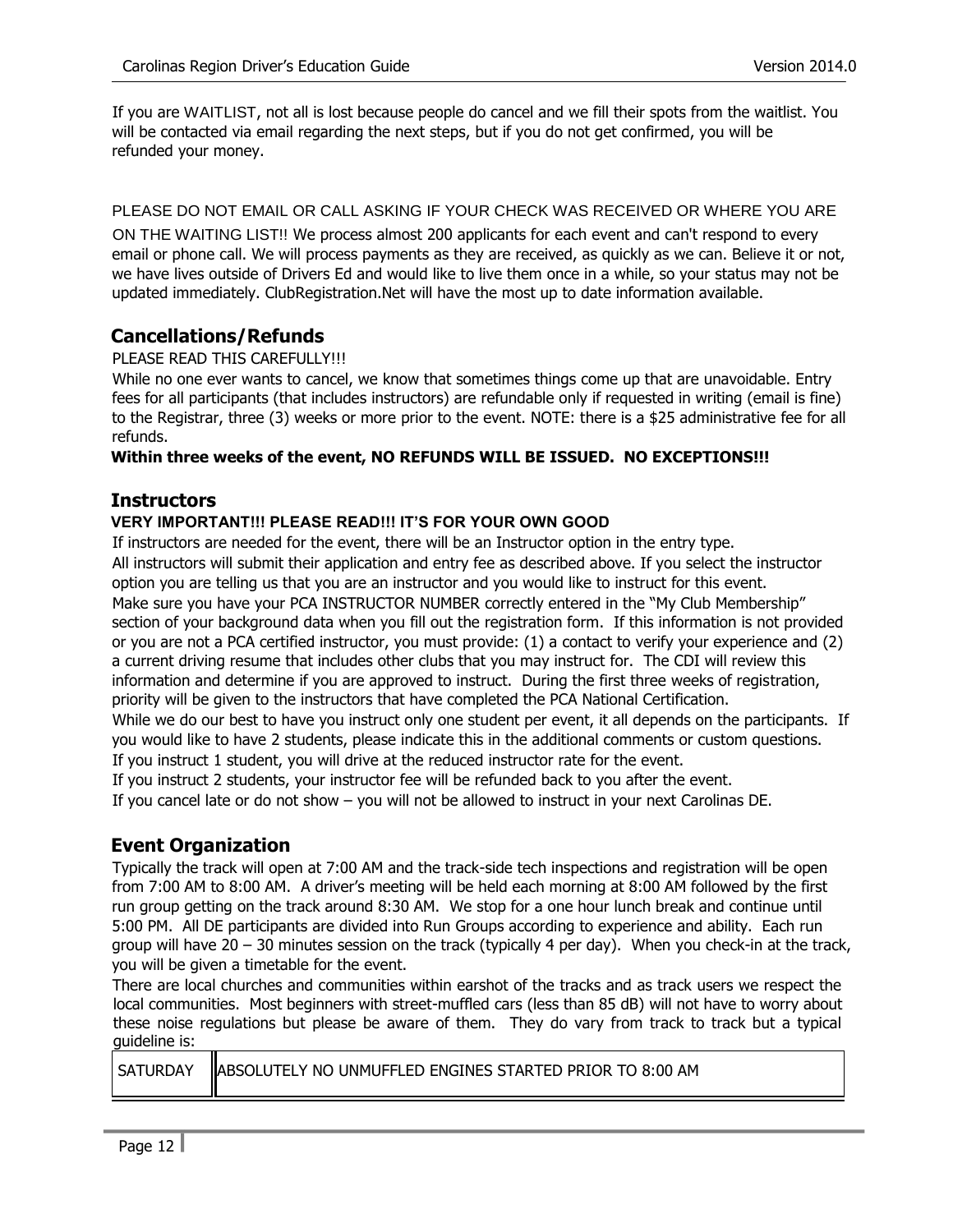| <b>SUNDAY</b> | ABSOLUTELY NO UNMUFFLED ENGINES STARTED PRIOR TO 8:00 AM<br>BETWEEN 11:00 AM AND 12:00 NOON ABSOLUTELY NO UNMUFFLED ENGINES ARE TO<br><b>BE STARTED</b> |
|---------------|---------------------------------------------------------------------------------------------------------------------------------------------------------|
|---------------|---------------------------------------------------------------------------------------------------------------------------------------------------------|

We will attempt to maintain the schedule that is provided and we will endeavor to provide equal run time for each group. Changing weather, track condition and other factors can disrupt the activities and schedule without notice. No guarantee is made of track time available to the participants.

# <span id="page-12-0"></span>**Chapter 5 : Mandatory Safety Equipment**

The following section covers the only mandatory safety equipment - a helmet.

A helmet is a mandatory safety item for Carolinas DE events and all helmets must carry the Snell Foundations certification. The helmet safety standards are updated every five (5) years, the current standard for autoracing helmets being 2010. The "SA" designation is generally required for automotive use and the "M" designation is for motorcycle use. Read about these standards at the Snell Foundation Web site: http:www.smf.org

For Carolinas Region DE's, we allow the following helmets: SNELL SA2005 SNELL SA2010 SNELL SAH2010

We do not allow M rated helmets.

NOTE: You must provide your own helmet. Spare or loaner helmets are NOT provided by the region. If you drive a properly prepared open car (full roll cage, etc) we require a full-face helmet with the shield in place. If you drive a coupe or sedan you may wear any style of approved helmet.

It is often asked, "How much do I need to spend on a beginner's helmet?" to which the answer is, "How much is your head worth?" Seriously though, price isn't always a good guide. Helmets come in a variety of price ranges running from \$250 to over \$1000 depending on the weight, paint, etc. A good helmet that is properly cared for will last several years.

CMP does offer weekend helmet rentals. Please contact the track for more information on helmet rental.

The fit of your helmet is very important and a very personal choice. You will spend a bit of time inside it some of it in unpleasantly hot weather. Although the Internet does have various fitting guides and you may get a better price, it is recommended that you look at local suppliers where you will be able to try on various helmets and get good advice as to selection. Not all same-sized helmets feel the same and by trying them on, you will be able to make a much better choice. Various styles are available and, again, a local supplier will be able to help you choose. For example, some helmets are designed primarily for open cockpit racing and have a small eye port, others have a larger eye port to take account of eyeglass wearers (if you are an eyeglass wearer, don ' t forget to take them with you when you go to buy a helmet), some have full-face protection, others are open-face, some have a visor, others don't, etc.

Modern helmets can be a little claustrophobic if you are not used to wearing one. Your first track event is not the time to find you are uncomfortable. It is suggested that you practice wearing your helmet at home before coming to the event.

Here are a few suggestions as to where you can get helmets:

• Apex Performance: 866-505-2739 [–](http://www.apexperformance.net/) [www.apexperformance.net,](http://www.apexperformance.net/) located in Murells Inlet, SC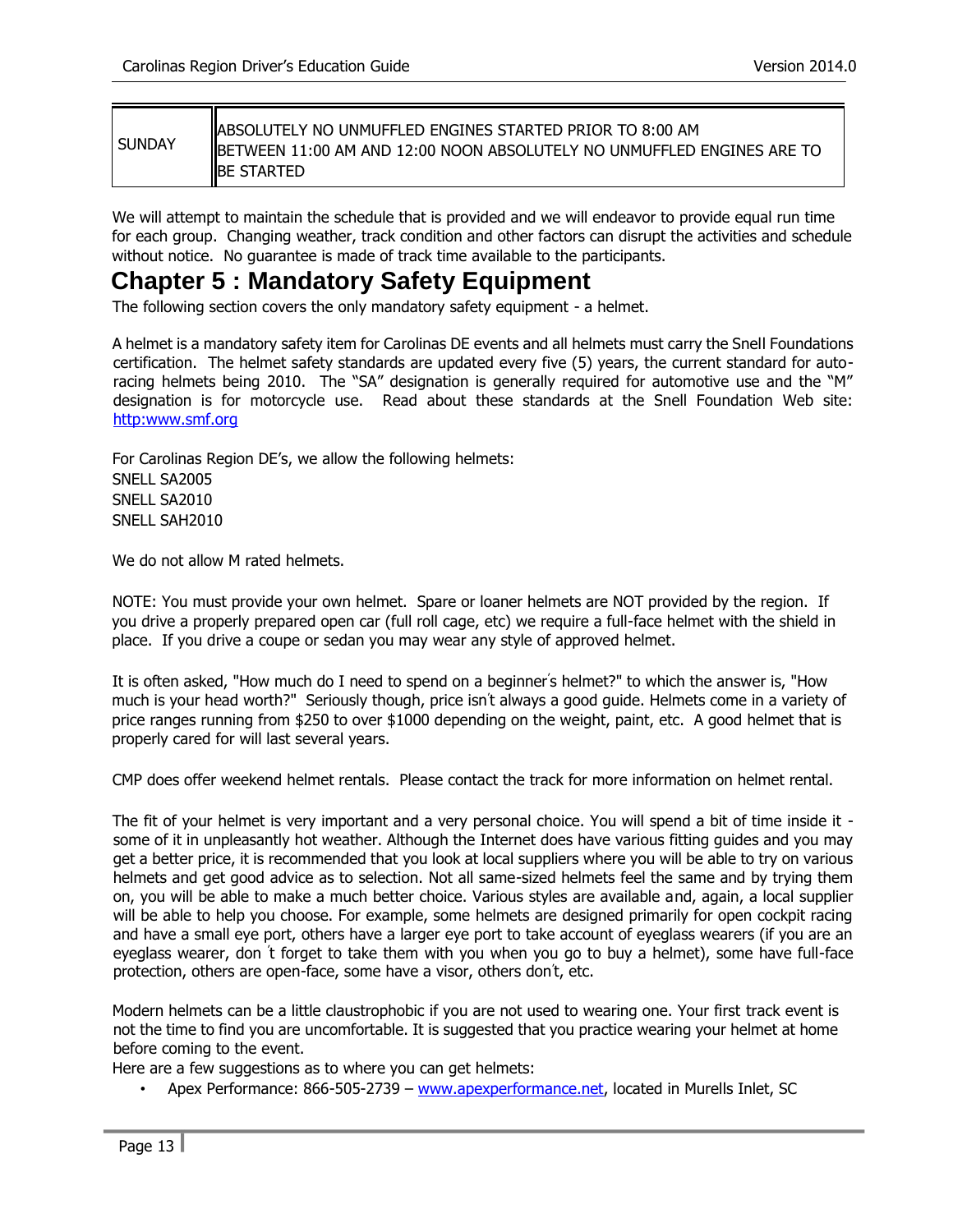- CDoc: 800-915-2362 [www.cdoc.com,](http://www.cdoc.com/) located in Gordonsville, VA
- Discovery Parts: 800-748-7223 [www.discoveryparts.com,](http://www.discoveryparts.com/) located in Fayetteville, GA
- O.G. Racing: 800-934-9112 [www.ogracing.com,](http://www.ogracing.com/) located in Sterling, VA
- Racer Wholesale: 800-886-7223 [–](http://www.racerwholesale.com/) [www.racerwholesale.com,](http://www.racerwholesale.com/) located in Alpharetta, GA
- Safequip: 800-247-4260 [www.safequipracingproducts.com,](http://www.safequipracingproducts.com/) located in Columbia, SC
- Simpson World: 800-473-7077 [-](http://www.simpsonraceproducts.com/) [www.simpsonraceproducts.com,](http://www.simpsonraceproducts.com/) located in Mooreseville, NC
- Stable Energies: 973-773-3177 [-](http://www.stableenergies.com/) [www.stableenergies.com,](http://www.stableenergies.com/) located in Garfield, NJ

# <span id="page-13-0"></span>**Chapter 6 :Pre-Event Preparation**

So, you've registered for an event. Congratulations for taking the plunge! Below are some other topics and items that will aid in your preparation for the event.

# <span id="page-13-1"></span>**Accommodation**

Once you have been confirmed for the event, don't forget to settle your accommodations. Depending on where you live, the event may require you to travel on the day or evening prior to the event and with a two day event you will probably need to stay overnight near the track. See Chapter 12 for directions and some of the local hotels.

## <span id="page-13-2"></span>**Spectators**

Spectators are welcome at Carolinas DE events. If you want to bring along a spouse or a friend please feel free to do so. The spectators will be required to sign both track and PCA waivers of liability at the track entrance. Also note, some tracks may require a fee – this is track specific and governed by the track and it is not the policy or practice of PCA.

#### <span id="page-13-3"></span>**Technical Inspection**

ALL cars MUST go through the pre-event technical and safety inspection before each and every DE event. This is an important part of your preparation and this includes: (1) instructors, (2) log-book cars and (3) cars that have an annual certificate.

The Web site [\(www.clubregistration.net\)](http://www.clubregistration.net/) contains the Tech form that you need to complete. Print or photocopy the form, fill-in the top section, and present it with your car at the inspection station. Each event requires a separate form and the car must be inspected no more than 4 weeks prior to the event. NOTE: You cannot do the checks yourself and sign the form – ALL tech inspections must be done by an approved vendor. Vendors may contact the DE Chair at driversed@carolinas-pca.com in order to be added to the approved list.

You can save yourself some stress by arranging your tech inspection in good time, and by getting any remedial work done early. You can check many of the items yourself before bringing it to a shop which is highly recommended. Virtually all the items on the interior and exterior checklist can be easily verified, as well as the engine and trunk components: Check your brake lights, inspect your tires for wear, learn to determine how much brake pads you have left, keep records of when the brakes were last bled and when the brake fluid was last changed and so on.

Don' t leave yourself open to disappointment by leaving the inspection till the last minute, only to find you need some work done which may mean you miss the event. Tip: Always have your brakes bled, not just the brake fluid topped off.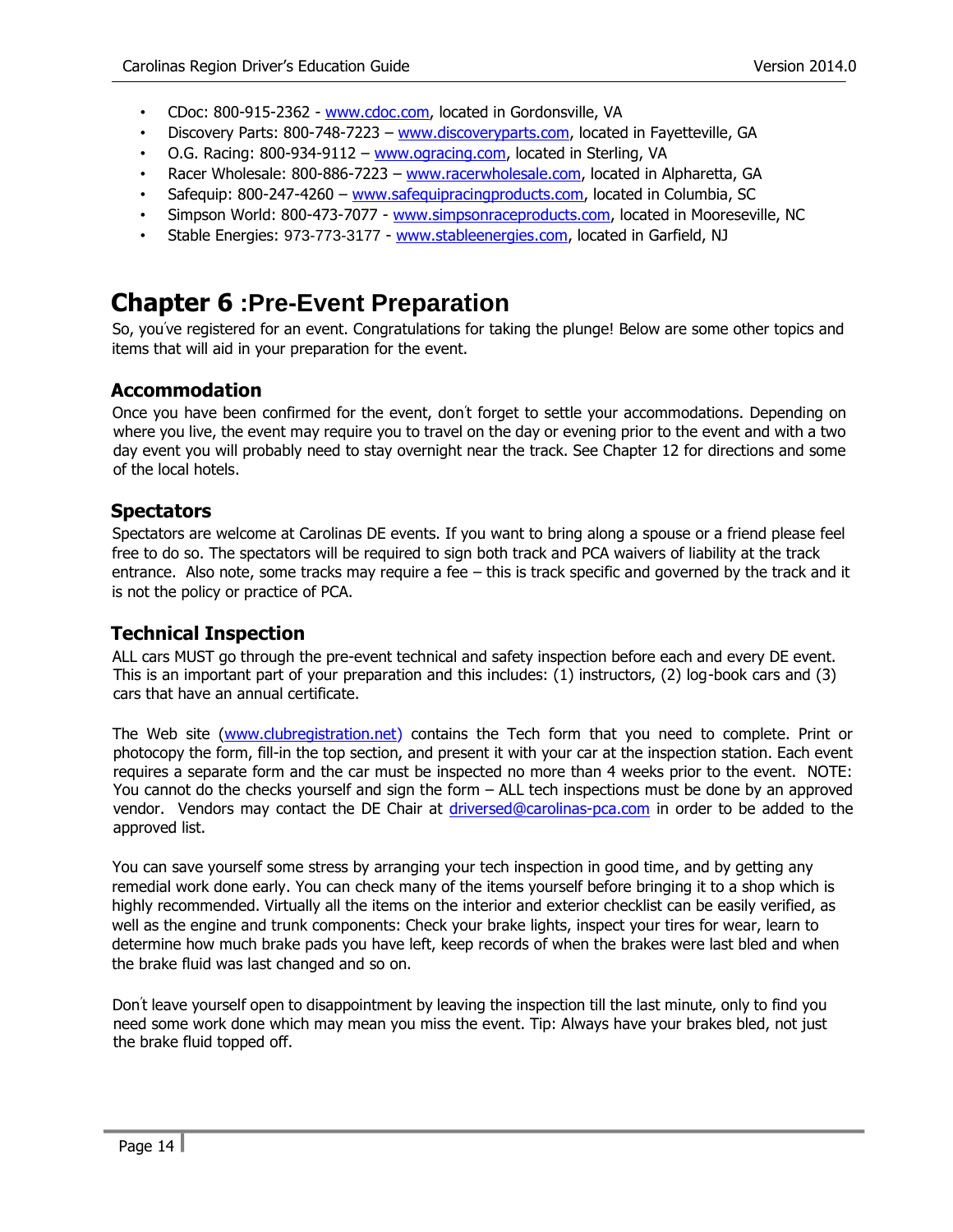#### <span id="page-14-0"></span>**Car Number**

All car numbers need to be unique, unless the same car is being used for multiple drivers. When you registered for the event you requested a car number and if that number had not already been assigned it should have been included in your confirmation email. Please use the number that was provided back to you in your confirmation – this is the number you are expected to use and it's easier to be prepared then to make adjustments at the track. The acceptance list on the web has details of the confirmed car numbers.

There are several options for numbers and for your first few events you do not need to go to the expense of having numbers made. You may use masking tape, painters tape or no lift racers tape to form the numbers. These tapes all have less adhesive than duct tape and will not damage the paintwork of your car. You can also write your car number on the body or the windows using sneaker whitener but keep the following in mind: (1) if it rains you will have a runny mess on the car and (2) when you subsequently rub the whitener off with towels and window cleaner, the specs that get on the bodywork and trim are very difficult to remove. Liquid Window Chalk is a better alternative.

Once you have made a commitment to do several DE events, you may want to consider getting you assigned car number made up on a removable decal. Numbers should be at least 8 inches high. You may choose numbers made from magnetic material, or vinyl numbers stuck on to a magnetic background circle. Remember that a magnetic decal may come unstuck at high speeds. It is therefore recommended to use some masking tape to secure the leading edge of the decal. This is especially true for magnetic panel numbers; less of a problem for individual magnetic numbers.

Place your pre-made numbers on both sides of the car, or use masking tape to form your assigned number. Make sure they are as large as possible (and at least 8 inches high and 1 inch wide) so flag marshals can easily identify your car when you are at speed on the track. Car numbers must be displayed on the left and right side body panels. The numbers must be in a contrasting color to the body panel color.



Here are a few suggestions as to where you can get numbers made:

- A local sign shop may be able to help you such as Fast Signs.
- Discovery Parts [http://www.discoveryparts.com](http://www.discoveryparts.com/)
- [Clubregistration.net](http://clubregistration.net/) also offers both adhesive and magnetic numbers
- Solotime also offers a wide selection of car number solutions at reasonable prices (see http://www.solotime.com or their advertisement in Panorama).

#### <span id="page-14-1"></span>**What Do I Need To Bring?**

This is a good checklist that you may want to print out and keep handy as you get ready for the event. **Necessary items:**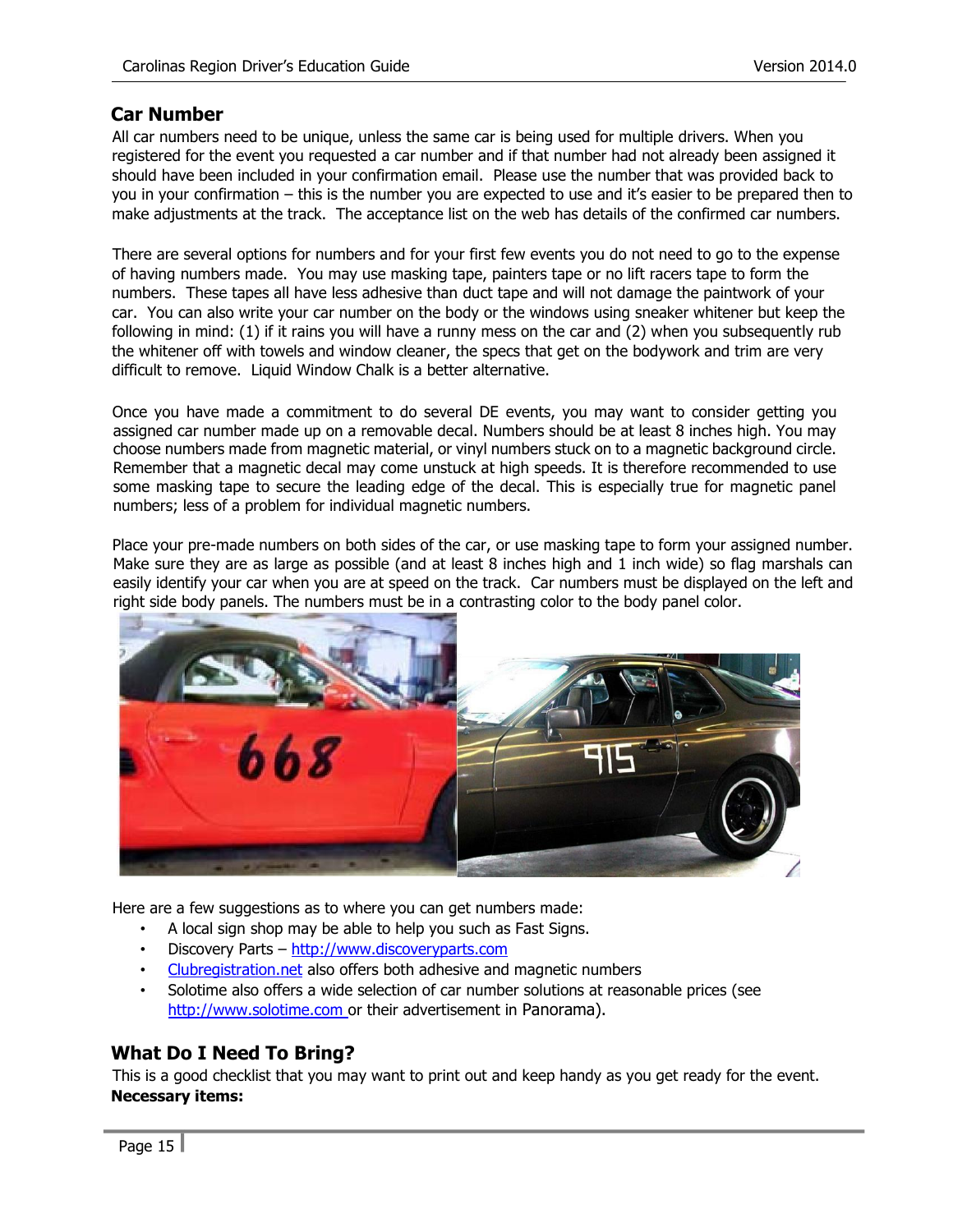- **[ ]** Drivers license and PCA membership card
- **[ ]** Tech Form, properly completed by an authorized service facility
- **[ ]** Be sure your ICE form has been completed online at [www.clubregistration.net](http://www.clubregistration.net/)
- **[ ]** Your car numbers or materials to create them (they need to be a minimum of 8" high, 1" stroke)
- **[ ]** Cooler with Water, Gatorade, or other sports drinks and ice. You will get dehydrated at the track so you must drink plenty of liquid. Avoid soft drinks!
- **[ ]** Helmet: SNELL SA2010, SA2005, SAH2010 only!
- **[ ]** Sunscreen and/or hat, there is no shade!!!
- **[ ]** Full tank of fuel

#### **Recommended items:**

- **[ ]** Maps and directions to the hotel and the track
- **[ ]** Oil, an extra quart or so and a funnel
- **[ ]** Brake Fluid
- **[ ]** Tools, duct tape, bailing wire... whatever you need to make it through the weekend **[**
- **]** Glass Cleaner and Paper Towels, you'll need them in the morning
- **[ ]** Lawn chair
- **[ ]** Tire pressure gauge
- **[ ]** Torque wrench
- **[ ]** Tarp or ground sheet for placing your belongs on and to cover them if it rains. Usefully on wet days for keeping the rain off of everything.
- **[ ]** Plastic bags for storing the contents of glove compartment, door pockets etc.

#### **"Nice To Have" Items: [**

#### **]** E-Z Up Tent

- **[ ]** Camera or Camcorder
- **[ ]** Tank of air
- **[ ]** Jack, jack pad and jack stands
- **[ ]** Fire Extinguisher, just in case!
- **[ ]** Fan belt, spare brake pads, spare fuses, relays or any other simple items that may shut you down for the weekend

#### **Appropriate Clothing:**

The clothing you wear is intended to keep you safe and comfortable but the weather can be very unpredictable so please plan accordingly (bring one of everything). The tracks provide little shelter from the weather and the event will run rain or shine. Please come prepared!!

- Carolinas Region requires you to wear long pants made of natural fibers such as cotton or linen for driving (jeans work well). Shorts are not acceptable.
- Long sleeved shirts or natural fibers are recommended but since it does get hot in the South, the event chair may elect to allow short sleeved shirts. Be sure you have both. Synthetics are not allowed.
- Shoes should also be made of natural fibers and should have a thin, flat sole with adequate grip so they don't slip off the pedals. Worn sneakers or boat shoes work well for many drivers. Jogging shoes with thick soles or any other think soled shoes are not recommended. You communicate with your car through the soles of your feet and thick soles tend to insulate that feeling. Leathersoled shoes tend to be too slippery and are not recommended. Sandals or other loose fitting shoes are not acceptable.
- Approved driving suits, shoes and gloves are acceptable, but not required.
- Rain protection such as a poncho or waterproof outer clothing and an umbrella.
- Change of clothing for when you are not driving whatever is comfortable and suitable for the prevailing weather.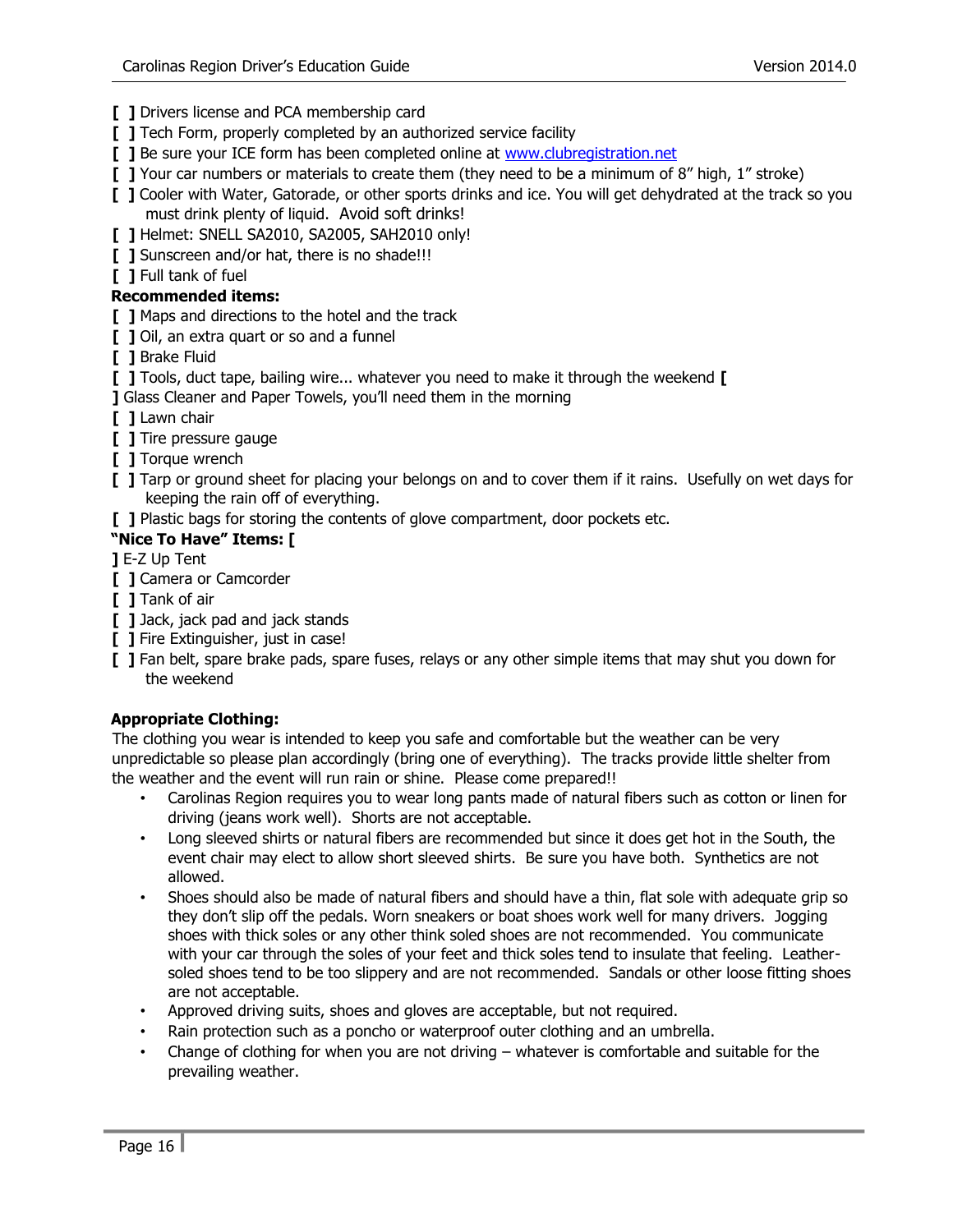# <span id="page-16-0"></span>**Chapter 7 At Last......At The Track**

The day of the DE event has arrived. Read about what goes on and what you ' ll need to do. The sections are presented in more-or-less chronological order.

# <span id="page-16-1"></span>**Getting To The Track**

Check Chapter 12 for details of how to find CMP and/or VIR. Remember, if you are going to your hotel first, don' t forget directions to it as well.

Remember that we all enjoy the use of our host tracks. Please obey speed limits and other traffic directions so that we may continue to have the support of the local communities. It is not unknown for the local constabulary to post speed traps when they know the club is at the local track.

# <span id="page-16-2"></span>**When You Arrive At The Track**

Get to the track early and with a full tank of fuel (you'll use it a lot faster than on the highway and you don't want to get towed off the track on your first day). Typically, Tech and registration will be held at the track the evening before the event (i.e. for a Saturday/Sunday event – Friday evening) from 5:00 PM until 7:00 PM. The track will be open after 7:00 PM for drop offs but you will need to return the following morning for registration and tech. They will be available the morning of the event from 7:00 AM to 8:00 AM.

Instructors and drivers meetings are held each morning starting at 7:45 AM. Each group takes their turn on the track according to the schedule and the Green Run Group drivers will have their first classroom session on Saturday morning. The schedule, run group assignments, studentinstructor match-ups will all be provided at check-in. Run Group assignment will be posted on the web site prior to the event, however changes may occur up until the event in order to include as many participants as possible.

# <span id="page-16-3"></span>**Registration and the Paddock**

There are differences in the sequence for CMP, VIR and NCCAR, but the overall steps are the same. **For CMP:** 

Before entering the track, go to the Registration building located on the right on the track entrance road. Here you (and anyone that is with you) will:

- Sign the CMP track waiver.
- Sign the PCA insurance waiver.
- Verify the ICE (In Case of Emergency) form.
- Show your driver's license Required for participants only.
- Receive the check-in packet that contains: schedule, run group assignment and sticker, event rules, a track map and a list of your fellow DE drivers.
- Receive a wristband for the event that identifies your participation level in the event (i.e. nondriver, instructed driver, solo driver, instructor, EP driver). This band should be worn on your left wrist for the entire event. They are waterproof and will last for a 2 or 3 day event.



Once you have completed check-in, you will enter the track and proceed to the paddock area to find a parking place. Just look where the other cars are parked and leave adequate room around the cars to allow for trailer unloading/loading, belongings on the ground, etc.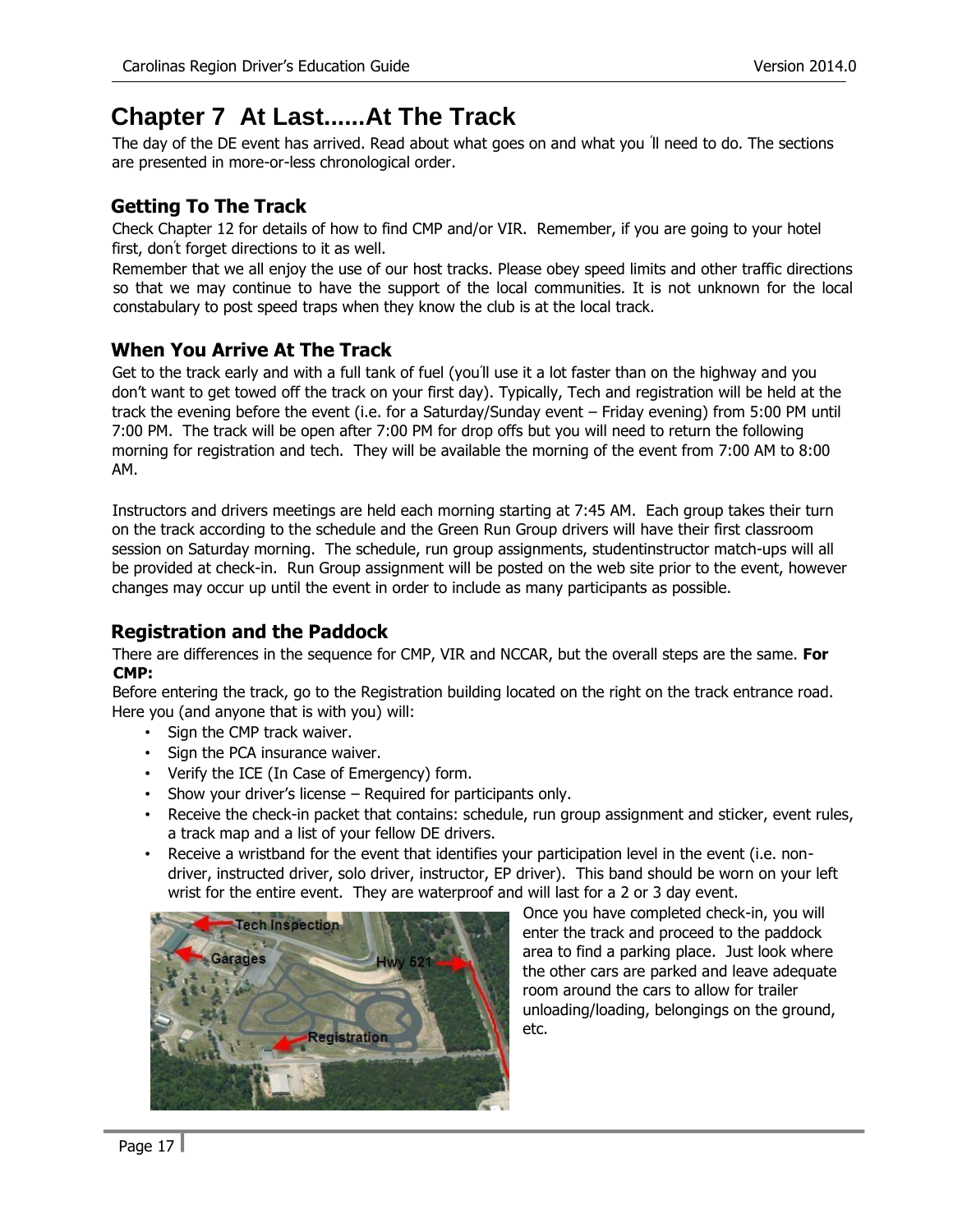#### **For VIR:**

As you are entering the track you will be stopped at the track gate where you and anyone that is with you will be asked to sign the VIR track waiver.

You will enter the track and proceed to the paddock area to find a parking place. Just look where the other cars are parked and leave adequate room around the cars to allow for trailer unloading/loading, belongings on the ground, etc.

Once parked, go to the Registration building located next to the front straight in the corner of the paddock area. Here you (and anyone that is with you) will:

- Sign the PCA insurance waiver.
- Verify the ICE (In Case of Emergency) form.
- Show your driver's license Required for participants only.
- Receive the check-in packet that contains: schedule, run group assignment and sticker, event rules, a track map and a list of your fellow DE drivers.
- Receive a wristband for the event that identifies your participation level in the event (i.e. nondriver, instructed driver, solo driver, instructor, EP driver). This band should be worn on your left wrist for the entire event. They are waterproof and will last for a 2 or 3 day event.



#### **For NCCAR:**

You will enter the track and proceed to the paddock area to find a parking place. Just look where the other cars are parked and leave adequate room around the cars to allow for trailer unloading/loading,



belongings on the ground, etc. Once parked, Registration will be set-up somewhere in the paddock area and you (and anyone that is with you) will need to stop first.

- Sign the PCA insurance waiver.
- Verify the ICE (In Case of Emergency) form.

Show your driver's license  $-$  Required for participants only.

Receive the check-in packet that contains: schedule, run group assignment and sticker, event rules, a track map and a list of your fellow DE

drivers.

Receive a wristband for the event that identifies your participation level in the event (i.e. nondriver, instructed driver, solo driver, instructor, EP driver). This band should be worn on your left wrist for the entire event. They are waterproof and will last for a 2 or 3 day event.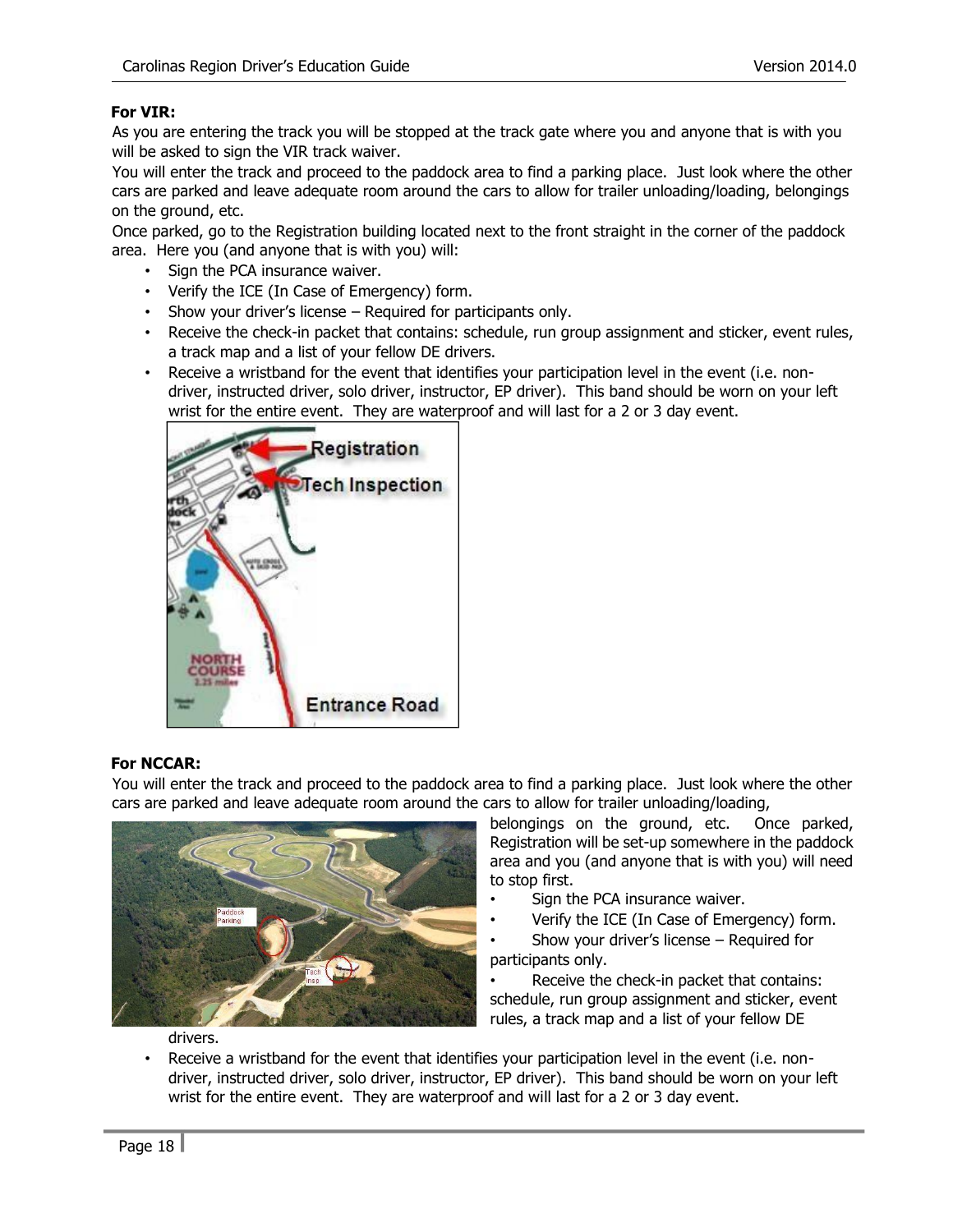## <span id="page-18-0"></span>**Preparation for Trackside Tech**

Now attend to your car and empty it - empty it of everything. You don t want that old coke can under the seat rolling under your pedals on the first lap do you? Or that old kids toy on the back seat hitting you the first time you brake hard? Check the trunk(s), the door pockets, glove compartment, remove your radar detector, seat covers and any other loose items. Double check under the seats. If you have detachable floor mats they, too, should be removed - both at the front and rear.

Apply your numbers and use your tape to cover the headlights and fog lights to protect them from any stone chips or debris on the track. Some people also tape the leading edge of the hood and the side view mirrors. You may have a bra on the front of your car for debris protection when on the street. At high speed bras can sometimes flap around and actually cause more damage than debris. It is advisable to tape down a loosely fitting or a magnetic bra.

## <span id="page-18-1"></span>**Trackside Safety Inspection – "Grid Tech"**

Place your pre-event Tech form under the windshield wiper; put your helmet on the passenger seat, leave the trunk and engine lid unlocked and drive slowly to the Tech line. Here the trackside tech inspection crew will greet you, descending on your car to check the torque of your wheel nuts, the state of your brake pads, that your car is empty of junk, that it has its numbers etc. You will probably be asked to use the brake pedal so they can check your brake lights and also 'blip the throttle so they can check the throttle return is working correctly. A small sticker will be placed on your windshield indicating you have passed Tech. Return to your parking place and check that your engine lid and trunk are locked closed.

You only need to present your car to trackside tech on the evening before the event or on the first morning. Please not this is not a comprehensive inspection and does not replace the pre-event inspection. It is performed at the track before you are allowed to drive. Participant can bring their car to tech at any time during the event if they suspect a problem.

#### <span id="page-18-2"></span>**Drivers Meeting**

These are mandatory meetings that are held each morning of the event – Please be on time! You may have a few minutes to spare but check your timetable each morning for the Drivers meeting. The DE Committee will tell you about the track, any special conditions on the day, the location of the passing zones, how the flags will be used, etc. While the student / instructor match-ups are done prior to the event and provided at registration ALL drivers are expected at the meeting. At the end of the meeting the instructors will go thru a roll call so their students can find them. Depending on the instructors workload (some may have two students) you will figure out how and where to meet before run sessions.

#### <span id="page-18-3"></span>**Classroom Sessions**

You will have a couple of classroom sessions where a senior instructor will talk you through the theory you will be (or have been) practicing. The times for these sessions are included in the schedule - please ensure you are on time for these sessions. Green and Blue drivers are required to attend their specified sessions; however, anyone can attend any other session that they would like. Green and Blue drivers that have not participated in a Carolinas DE will be provided with a log book in order for them to document their events. In addition to the classroom sessions, the event may provide time early on the first day for a few orientation laps for any driver that is unfamiliar with the track. These laps are NOT at speed and do not require you to wear your helmet. If they are being offered, they will be announced at the drivers meeting.

#### <span id="page-18-4"></span>**Evaluation Forms**

Your instructor will be given a student evaluation form that they will complete at the end of the event. This will be given to the Chief Instructor and used by the DE committee for future run group and instructor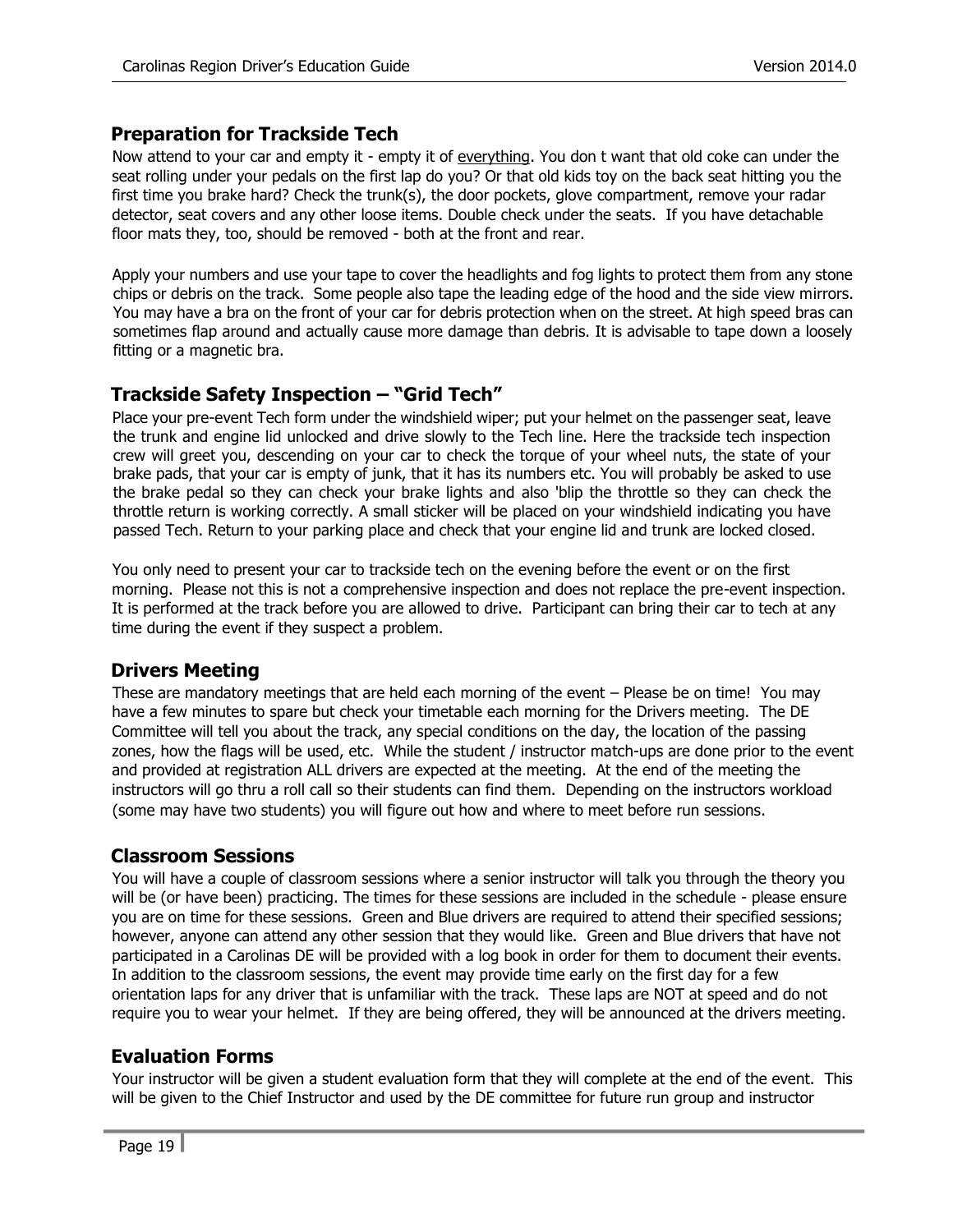assignments. If you do not have one, you will be provided with a Drivers Log Book at one of your classroom sessions. Please make sure you get your instructor to complete this for you so you know what you did well and where you need to improve. As a student, you will also be provided an instructor evaluation form. Your evaluation will be used to help the Chief Instructor work with the instructors to help them be the best that they can.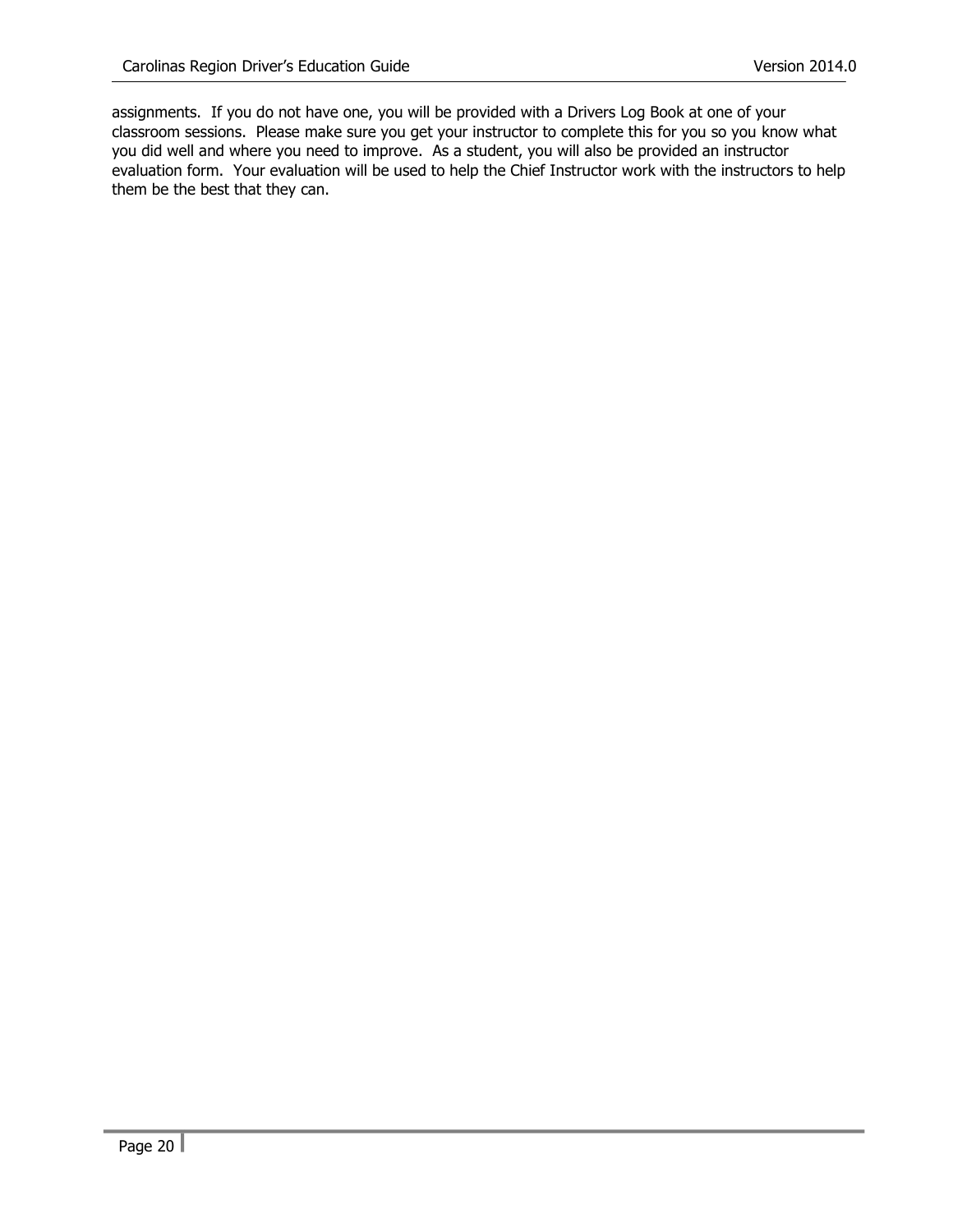# <span id="page-20-0"></span>**Chapter 8 Preparation For Driving**

Let s now go through some topics in preparation for actually getting out the track.

## <span id="page-20-1"></span>**Seating Position**

The seat position you use for the DE is unlikely to be the same as you use on the street. The majority of drivers position themselves too far back or with the seatback inclined too much. DO NOT imitate what you see on TV with either the NASCAR driver's position - upright and close to the wheel, or the Formula 1 drivers who appear laid back with outstretched arms.

The correct seating position takes into account how you contact the seat, leg position and arm position. In order to get better leverage on the steering wheel and in order to get a better "seat-of-the-pants" feel of the car, it is usual to sit a little further forward and more upright, and perhaps a little lower than you may



do for street driving. Refer to the picture below and try following the recommendations:

Depending on your height with your helmet on and whether the car has a sunroof or not, you may find it necessary to lower the seat. Sit in the seat by pressing into it so that you maximize your body area in firm contact with the car. Pressing down snugly will help the car communicate with you.

Your back should be flat against the seat back, you backside firmly wedged in the right-angle between seat back and seat cushion and the underside of your legs should be in contact with the seat.

Put on your seat belt and ensure it is a

tight fit - you don't want to be sliding around the seat at the first sharp corner.

Adjust the forward/rearward position of the seat so that you can move your feet easily between the pedals with clearance under the steering wheel. There should be a moderate bend at the knees when you fully depress the pedals with the ball of your foot (not the toes).

Adjust the seatback angle so that with your arms extended and without pulling your shoulders away from the seat you can rest your wrists on top of the steering wheel (at the 12 o'clock position). Now when you place your hands on the steering wheel at the 10 and 2 o'clock positions your arms will be bent and your shoulders should still be firmly pressed against the back of the seat. This slight bend in your arms, even when being fully outstretched during cornering, helps prevent the arms from getting tired through overextension. This same position should also and allow you to change gears without needing to lean forward.

Now that you've got your seating position, don't forget to adjust the exterior mirror on the driver's side and your rearview mirror in the car. You should be sure that you can see the areas behind you properly. NOTE: You instructor may ask that they be allowed to adjust the exterior mirror on the passenger's side in order for them to help monitor things going on behind you as well.

#### <span id="page-20-2"></span>**Windows**

The driver side window and the passenger side windows must be completely down at all times. Sunroofs must be closed while on track. Keep arms inside vehicle unless giving a passing or pit signal.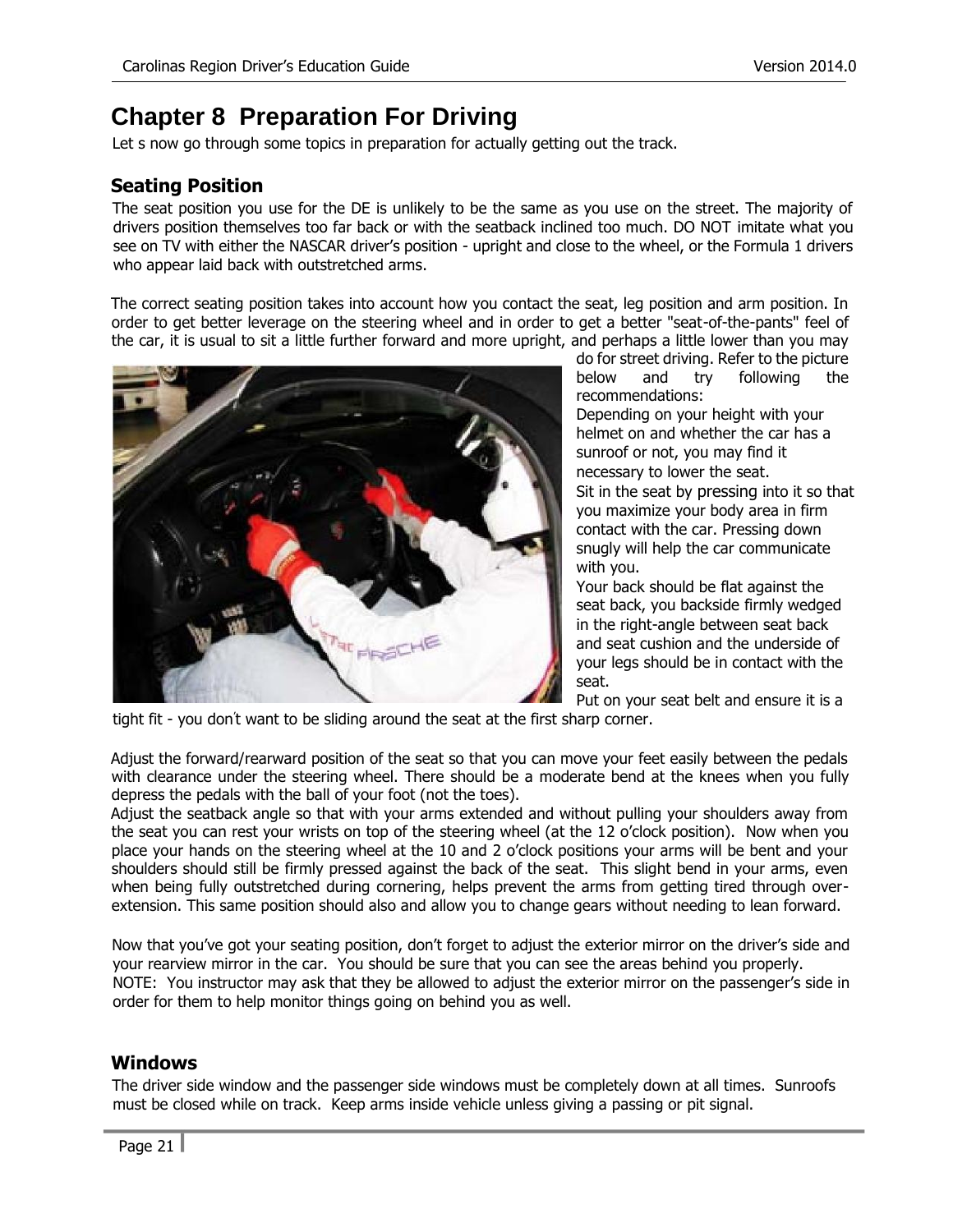#### <span id="page-21-0"></span>**Tire Pressure**

With the tires cold in the early morning, check the tire pressures all round. As a starting point ensure they are set to the recommended values given in the car s handbook. Air is available if needed. At CMP, air is by the gas pumps. At VIR, at the tech shed.

# <span id="page-21-1"></span>**Staging**

"Staging" is designed to minimize the time between run groups by ensuring that the next group of cars is ready to get on the track as soon as the previous group is off. Cars are staged in the hot pits area. There are separate entrance and exit roads to the hot pits and you need to be sure you use the correct routes. These will be discussed during the Drivers meeting. Prepare for your run in good time. Go to the bathroom if you need and ensure you are at the staging point with several minutes to spare. Generally your instructor will meet you at staging, although he/she may have made arrangements to meet you in the paddock area.

# <span id="page-21-2"></span>**Communicators**

Your instructor may be equipped with a two-way communicator to help in-car communication. He/she will give you an earpiece attached to a boom microphone. Put your helmet on first, then take the earpiece and gently insert it inside your helmet between your ear and the helmet padding. The boom microphone will be naturally positioned in front of your mouth. At the end of the run, remove the communicator by grasping the earpiece. Do not pull the connecting wire - they do not last long if you do. If your instructor doesn't have a communicator, don't worry - you will still be able to hear their comments and instructions.

# <span id="page-21-3"></span>**It's All In The Mind**

So now you're ready for your first track sessions . . . there are (at least) two ways you can approach your first few track events.

Let's call the first the 'hare' approach. You've figured out a way to get to drive your Porsche on the track, you've only got a handful of sessions and you want to make the most of them. You want to get out there and you do everything you can't do on public roads: pushing the car's limits as much as you can, trying to squeeze every tenth of a second out of it that you can -- full on the gas; full on the brakes; catch that guy in front etc. At your first DE you can't help but think (however irrationally) that you are going to be the best and bravest, driver out there. This is fine and may be a lot of fun, but it will only get you so far. It's like trying to lift the absolute maximum weight you can manage on your first trip to the gym, and then calling that a workout. It's utilizing the perpetually 12-year-old part of your brain. Before too long, you'll have 'pushed' the car as hard as it will go and -- what the heck? – lower-powered cars are still overtaking you. You walk away scratching your head.

Or... you stumble on the second way of approaching a DE driving, the 'tortoise' approach. It's linked to "you'll go faster if you'd just learn to slow down" school of thought which experienced drivers will be able to tell you about. The approach is to leave your ego in the paddock and see what you can learn from your instructor - your mind as a blank slate, open to listening and learning. Learn the best possible line through each turn - long before you're carrying the maximum amount of speed through each turn - and getting a sense of the subtler relationship between driver inputs and the way the car reacts. It's a slow process and you need to accept the fact that the faster guys are faster because they've been doing it longer, and have taken the time to figure out the less fun parts of the equation.

Beginners always try to sort out the difference between fast and slow lap times based on the specifications of the cars involved. It's the Viper mindset. The more experienced guys know that horsepower doesn't matter very much -- that 90% of the journey is learning how to drive, and the other 10% is about having a fast car. Hopefully, you'll soon realize that you're just starting the journey out and there's going to be a long and fun road before you.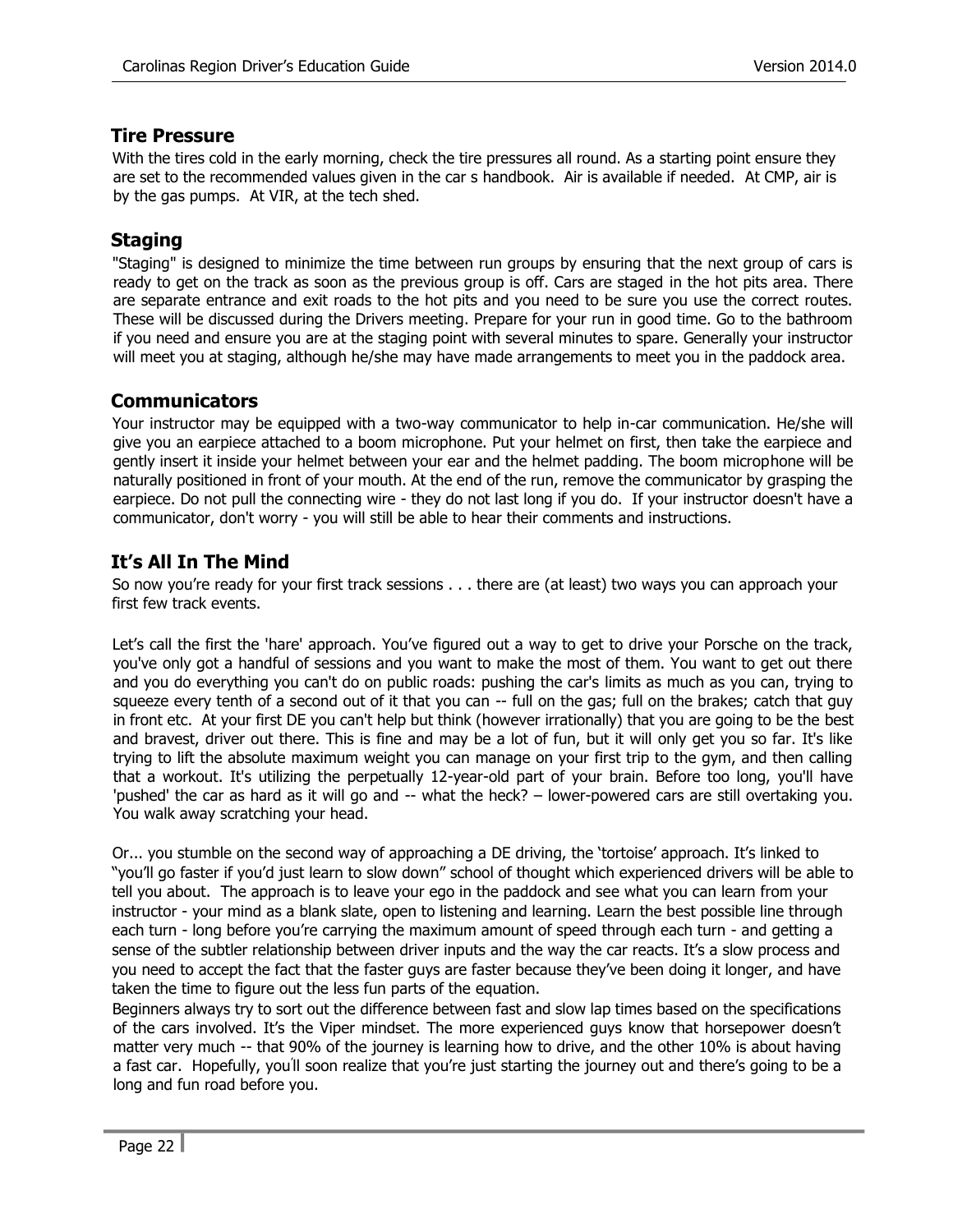## <span id="page-22-0"></span>**On The Track**

It's quite simple really, just remember . . . "Asphalt - good, Grass - bad" Remember the goal of a DE is to learn about your car and yourself and to have fun. As this guide has tried to emphasize, the better you are prepared the more you will enjoy the experience.

Safety is our number one priority. THIS IS NOT RACING!!! Passing signals and zones will be strictly enforced. PCA's recommended "Two Spin" rule will be in effect for the event. Our CDI will talk with any driver who spins twice, goes two-wheels off more than twice in one day or exhibits any dangerous behavior. If it is felt that a driver's actions compromise the safety of the event they may be asked to leave the event. Any metal to metal contact between cars is grounds for dismissal from the event.

Both feet in! In the event you loose control of your car, as in a spin, the best rule is both feet in. This means brake and clutch fully depressed until you come to a complete stop. You may flat spot a tire but you stand a much lesser chance of damaging your engine and transmission. If you are about to run off the track, it is better to drive off rather than to try and save the car. Holding the car on the track and spinning out creates a much more dangerous situation for both you and the other drivers on the track. It is always better to be off track under control than on track and out of control. Always be aware of the traffic ahead of you, the traffic behind you and the corner workers in their stations.

There are many books and articles as well as Internet sites that explain the principles of performance driving. There are MANY so if you have the opportunity, you are recommended to read some of these. Here are just a few examples:

Secrets of Solo Racing by Henry Watts

Driving in Competition by Alan Johnson

Going Faster by Carl Lopez (Skip Barber Racing School)

Porsche High Performance Driving Handbook by Vic Elford

Speed Secrets - Professional Race Drive Techniques by Ross Bentley [www.rennlist.com](http://www.rennlist.com/) [-](http://www.rennlist.com/) A

premier Internet resource for the Porsche enthusiast [www.pca.org](http://www.pca.org/) - The Porsche Club of America site. It has useful links to many things www.pelicanparts.com- The Pelican Parts technical forums are another great resource

# <span id="page-22-1"></span>**Passing Zones and Signals**

PASSING IS ONLY ALLOWED IN DESIGNATED AREAS AND WITH PROPER SIGNALS. At the drivers meeting you will be informed where the passing zones are for each of the run groups. Do not pass unless the car being overtaken signals you to pass. Do not tailgate. This applies equally in all run groups. The signals are as follows: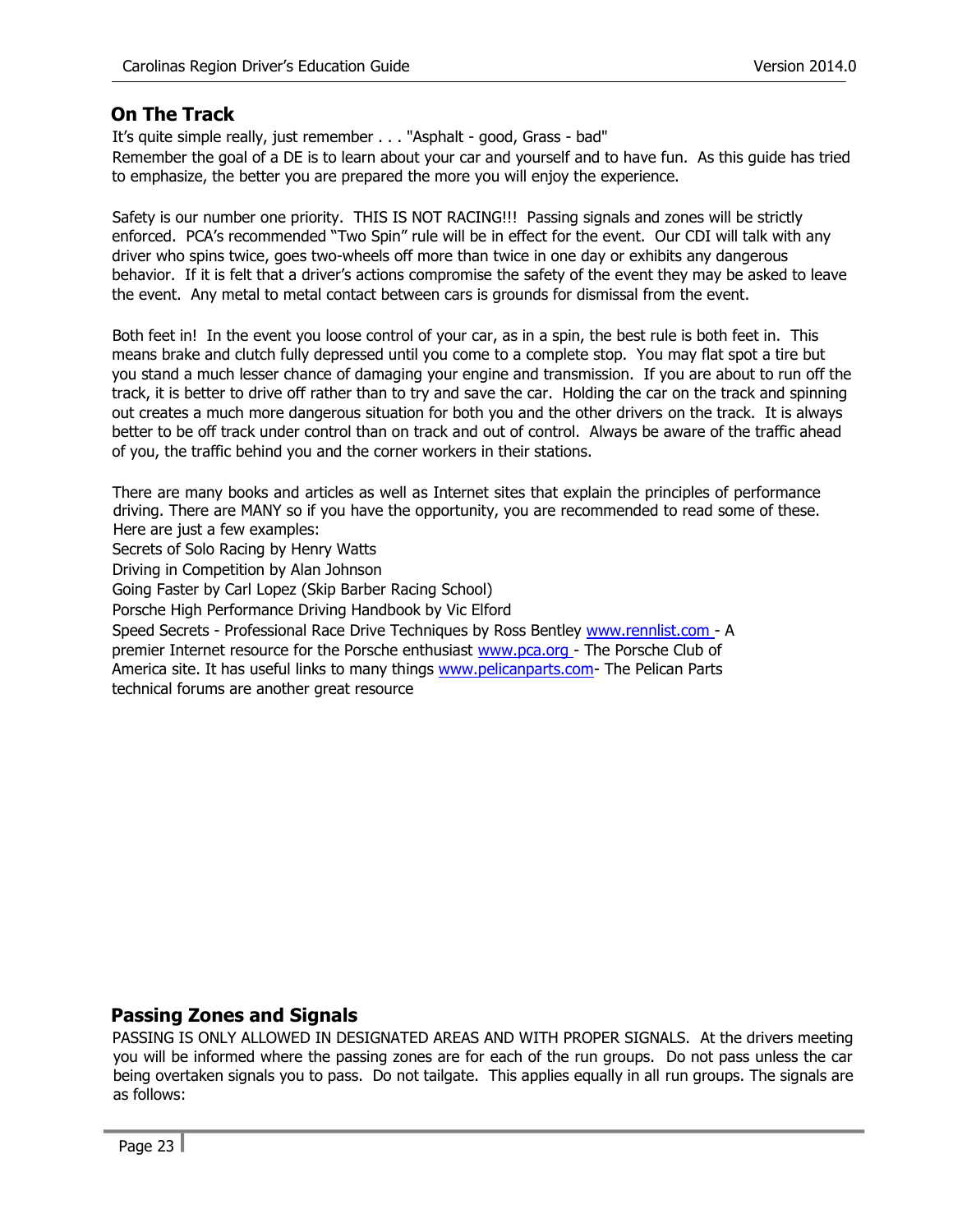

"Overtake me on the left" - point your "Overtake me on the right" - point your left arm straight out of the window left arm over the roof of the car

Generally, the car doing the overtaking must move off the 'line' with the passed car maintaining the driving line. Do not feel pressured into giving a passing signal when you are not ready – e.g. after a turn, make sure you track out correctly before giving a passing signal. Each of these signals indicates to a single car behind you that they may overtake. If there are more cars behind, wait until the first car is starting its overtaking maneuver, then give the same signal for each subsequent car. . Do not "drag race" the passing car to the end of the passing zone. Maintain your speed or lift slightly to allow the passing car to safely complete the pass.

If the car in front of you signals you to overtake, it is your decision as to whether to take the opportunity. You are not obliged to pass and you should not pass if you feel at all uncomfortable - for example, you may be nearing the end of the passing zone on the straightaway. Make sure you have plenty of time, distance and horsepower to complete the pass. Always be aware of traffic behind you as well as traffic in front of you. Whether you are holding up traffic or being held in traffic, you can always enter the pits and rejoin at a less crowded position on the track. DISREGARD OF OUR PASSING RULES WILL RESULT IN YOUR EXPULSION FROM OUR EVENT.

#### <span id="page-23-0"></span>**End Of Run**



At the end of your run you will see the checkered flag. Slow down (but not to a crawl) and use your brakes as little as possible to allow them to cool during the remainder of the 'cool-down' lap. Keep your concentration up, even on the cool-down lap and continue to drive the correct line. Approaching the pit in turn-off clench your fist and hold your left arm straight up, out of the left window to indicate you are pitting. Use this signal if you need to pit-in during a run as well. Drive back to your parking spot, still trying to use the brakes as little as possible. The rotors will be very hot and you want to avoid transferring this heat to the brake fluid in the calipers. When

you stop and switch off the engine leave the car in gear to prevent it moving. DO NOT engage the parking brake. Your instructor will often want to sit with you for a couple of minutes to discuss the run.

#### **Advancement in Run Group**

Our instructors are provided with information on both you and your car. Along with instructing you in the proper line around the track and evaluating your driving skills, your instructor is also evaluating your courtesy to other drivers and your judgment. Your good judgment and experience are the only things that will advance you in our schools. Good judgment includes everything from knowing when to pass, to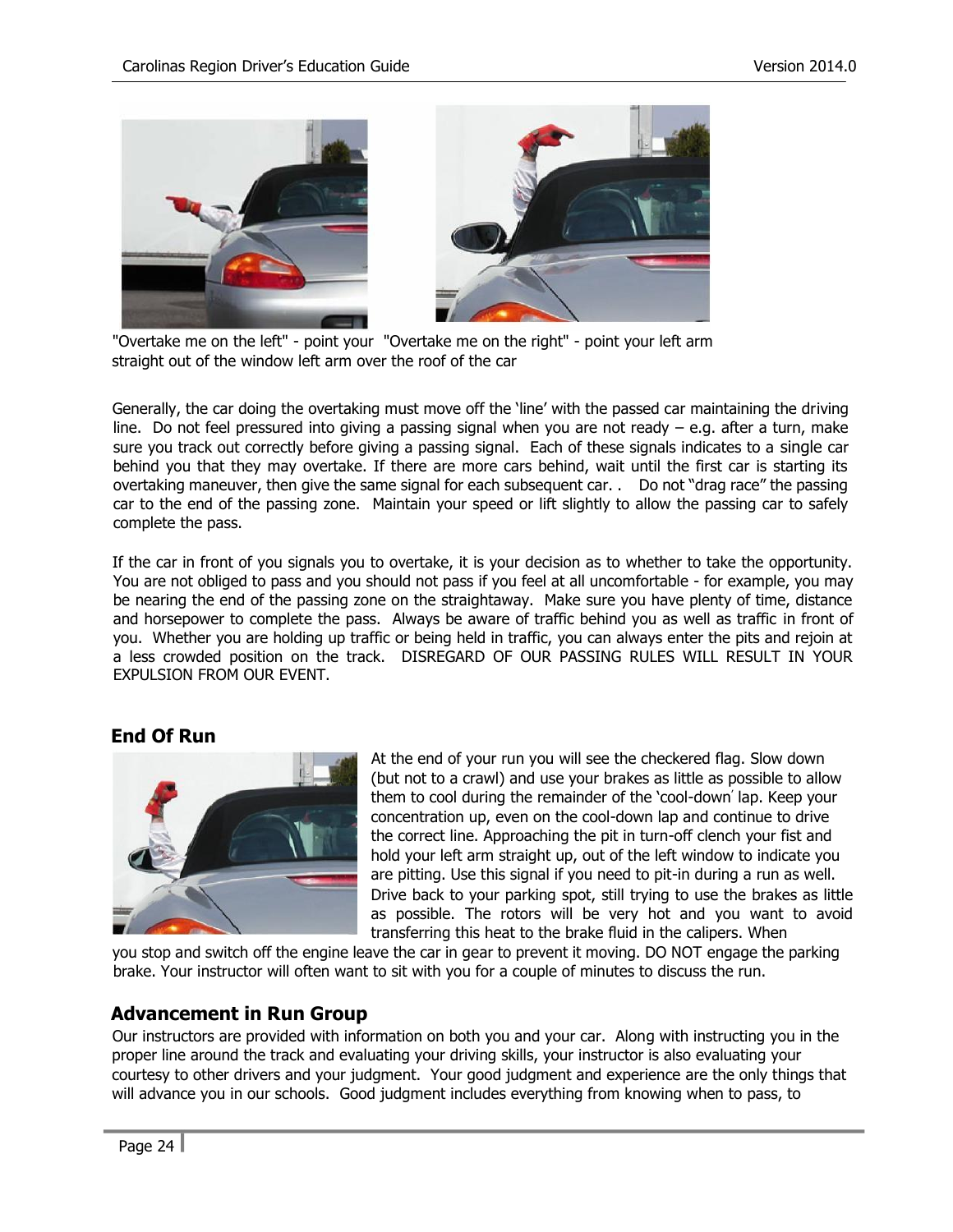knowing when to let other cars pass you. It includes knowing when to brake for turns or when to get back on the gas. Good judgment means you don't need someone sitting in your passenger seat telling you every move to make. Good judgment only comes from a lot of seat time. Be patient, listen to what your instructor has to say, take a ride with your instructor. Learn to be aware of everything that is going on with your car, the other drivers and track personnel. Concentrate on being smooth. Do these things and the speed will come.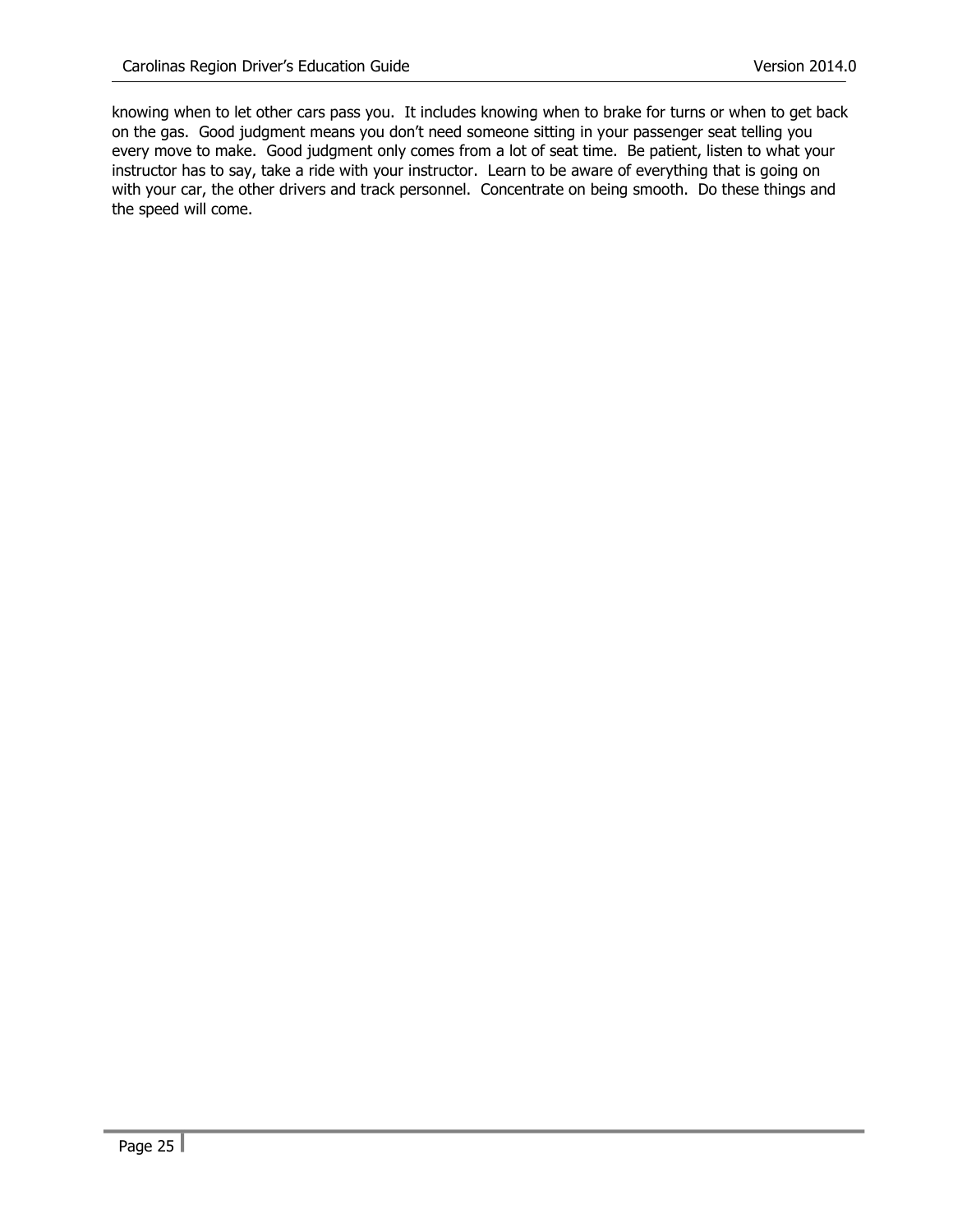# <span id="page-25-0"></span>**Chapter 9 Check Conditions – You And Your Car**

The following sections are an accumulation of distilled knowledge that didn't belong in prior sections. They are however, valuable tidbits that may prove useful to you at some stage in your DE career.

# <span id="page-25-1"></span>**Your Well-Being**

Always take account of the weather: The tips below may sound like common sense, but are important. People have been known to collapse from heat exhaustion and unfortunately, your judgment is one of the first faculties to suffer through dehydration.

- Apply sunscreen liberally and often BEFORE you get sunburned
- Wear a hat while in the paddock
- Dehydration leads to deterioration in judgment, concentration and mental performance
- Remember to keep drinking liquids, even when you don't actually feel thirsty. By the time you feel thirsty your body is already dehydrated. This cannot be stressed enough. Depending on the temperature and the sunshine you should be drinking  $16 - 32$  ounces of cool fluids each hour even if you're not thirsty; thirst is NOT an accurate indication of dehydration.
- Be alert and if you notice any of the following symptoms of heat exhaustion pull off the track and let someone know: Dizziness, Headache, Heavy sweating, Muscle cramps, Nausea or Weakness.

# <span id="page-25-2"></span>**Condition Of Your Car**

After a run it is wise to check your car in preparation for your next outing.

- Tire wear Check your tires after every session for nicks, punctures, or worn areas. If in doubt, show the area to your instructor. Tires should be no more than five (5) years old. They become hard and the rubber cracks when the tires heat up. This causes the tires to loose grip easily.
- Tire pressure Check tire pressure before each session. Tires typically increase more than 5 PSI during track sessions so if you tires have increased pressure this is normal.
- Oil level and temperature Check the oil level every couple of sessions and add oil if needed. Get in the habit of checking the oil gauge on the track and monitoring oil temperature.
- Coolant level and temperature As with oil, monitor your coolant temperature regularly while on the track. If you get a reading in the red zone or no reading (too little coolant), you should end your session early and let things cool down. The "Water Wetter" product is popular with frequent track goers in the South. It can reduce your coolant temperature by 10 degrees or more and may be worth considering if you notice your coolant temps getting too close to the red zone. Regardless, be sure to monitor coolant levels in case you lose coolant via the overflow.
- Fuel level You'll be surprised at how quickly you will go through gas. If you're not sure whether you have enough to make it through an entire session, get more gas. You don ' t want to take up everybody' s track time getting towed off the track. There are gas pumps on site with regular and race fuel (but it will be on the pricey side so plan ahead). You must have a credit card with US billing address to use their pumps.
- Brakes Track driving takes its toll on the brakes. You may have an indicator light that warns you when the brake pads are getting thin, but if your car doesn't have one, you should learn to examine the brake pads yourself. Ask someone to help – they'll be only too willing to show you how. While driving, if ever the brake pedal starts to feel soft or spongy, come into the pits immediately. A soft brake pedal happens shortly before the pedal goes straight to the floor without any resistance - not a fun experience. This happens when your brake fluid boils and can be easily rectified by "bleeding" your brakes. This is a simple process - again, ask someone for help if you need to do this.
- Lug nut torque  $-$  get into the habit of checking every couple of sessions. The expansion/contraction heat cycling can cause the nuts to work loose. If you don't have a torque wrench, borrowing one is a great way to meet your fellow drivers. Just make sure you return it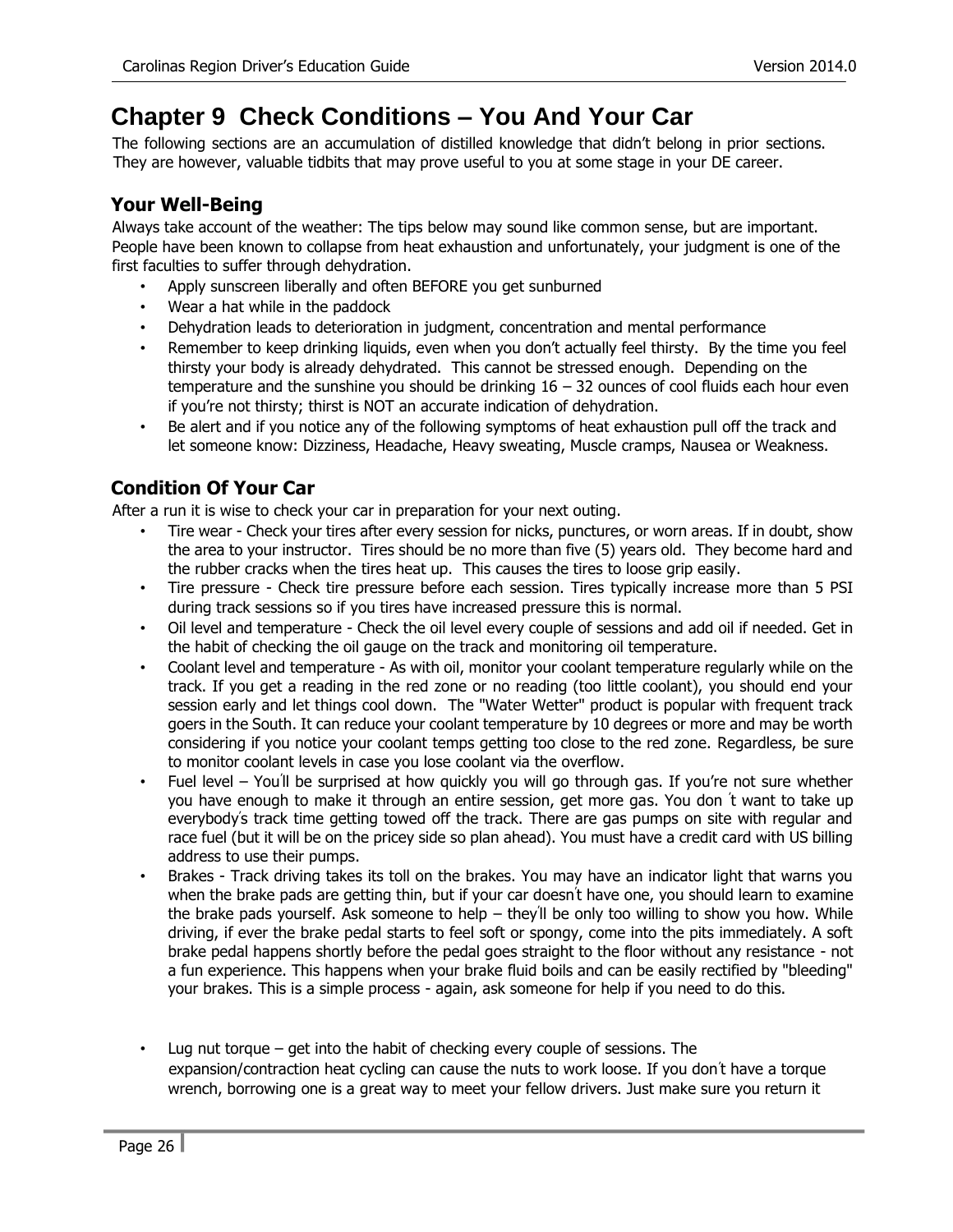when you're finished! Most early Porsches have light, aluminum alloy lug nuts. Along with the wheel, these lug nuts will get hot during your run. Do not try to torque or remove them when hot. If you do, and you use a soft-socket-with-a-plastic insert (to prevent damage) the plastic may turn to a gooey mess. If you use a regular steel socket it is easy to break the neck of the lug nut from the collar. Wait for the lug nuts and wheel to cool, or alternatively use open, steel lug nuts. Although later Porsches like the 996, 997 and Boxster utilize steel lug bolts, it' s still advisable to allow the wheels to cool somewhat before attempting to remove them while very hot.

Keys in car - Leaving your car keys in the car while you are away from it is a personal choice, but bear in mind that in the event of a sudden summer thundershower while you are away from the car, a helpful colleague may be able to get your windows and sunroof closed and save your interior from a drenching.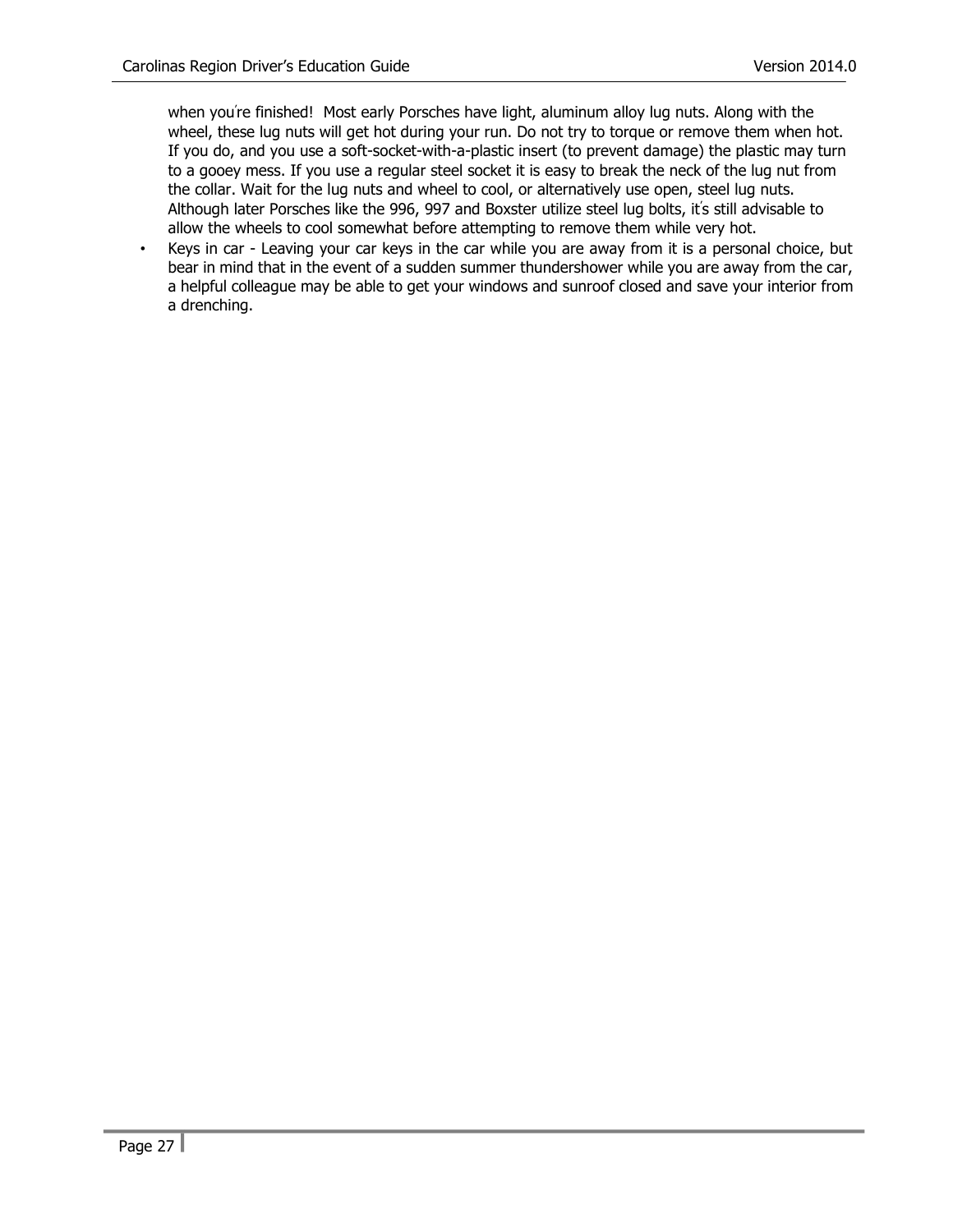# <span id="page-27-0"></span>**Chapter 10 : Safety And Performance Modifications**

The following topics are not a concern or a requirement for the beginning driver. Once you have several events under your belt you may want to consider some of the changes mentioned below. The paragraphs below are placed in no particular order.

# <span id="page-27-1"></span>**Harness, Seat and Roll Bar/Cage**

These three topics are all covered together because current thinking considers them all as part of a single safety system. The PCA mandates that a harness may not be used without seats designed to accommodate them, and if you do have an appropriate seat and harness, a roll bar or roll cage is recommended to complete the safety system.

Once you have done a few events and your cornering speeds increase, you may find yourself bracing yourself against parts of the car. The stock seat belts are good, but cornering and braking from high speed ideally calls for a harness to keep you firmly in your seat. Most popular nowadays are 5- or 6-point harnesses. A 4-point harness is not safe and is not permitted by PCA. If installing a harness, you must install it for the passenger too. Most regions require the same restraint system for both occupants.

PCA requires that all cars equipped with a 5 or 6-point safety harness must have appropriate race seats. You may not use a 5 or 6 point harness with stock factory seats, nor are 3 pt OEM belts allowed with race seats. A specially designed racing seat must be installed along with harnesses. These generally provide more support when cornering and may be lighter, saving some weight compared to the stock seats. However, they may not be so comfortable for those long drives on the street. Other drivers will be happy to discuss their choice of seat with you and allow you to see how you ll fit in their car.

The likelihood of a rollover accident is very small but it can happen. If you have installed seats and harnesses, you will be firmly strapped in your seat and may find it difficult to bend out of the way of the roof. While the roof pillars on your Porsche are very strong, a roll bar or roll cage may be installed for extra safety. A roll bar is typically a steel hoop bolted or welded to the body and extending above (and behind) the driver. These are often welded in place, although some models are "bolt-in" and can be removed if, for example, the car is sold. A roll cage extends the roll bar along the roofline, down the windscreen pillars and usually anchoring on the front door sills. Roll cages are primarily intended for dedicated race cars and are not generally used in street cars because of the difficulty of getting in and out of the car and the fact that unless strapped in with the racing harness, there is the chance of hitting the steel tubing in the event of a street accident.

# <span id="page-27-2"></span>**Tires**

If you are an instructed participant (Green or Blue run group) we highly discourage the use of either R compound tires or race slicks. While these tires have more grip, they communicate far less and they break free with little to no warning. A less experienced driver may not have the skills to regain control. This puts his safety, the safety of his instructor, his car and the cars of others in danger. Many Instructors will not ride with an inexperienced student using these tires due to these safety concerns. Ultimately, the instructor's decision is final. While we may be able to swap instructors, be prepared to either mount street tires, or retire from the event if R compound tires are the only tires you bring.

Be assured that good quality street tires are entirely adequate during your first several events. Without any track experience, you won't be using any tires to their performance limits. Learning the feel of your car through street tires aids learning and will teach you how the car feels and behaves as you approach the limits of adhesion. Also, starting out with your car in stock configuration will give you a baseline for comparison so that once you get some track experience you will be better able to judge the impact of a tire upgrade on your performance. Any of the Z-rated street tires give you very good performance on the track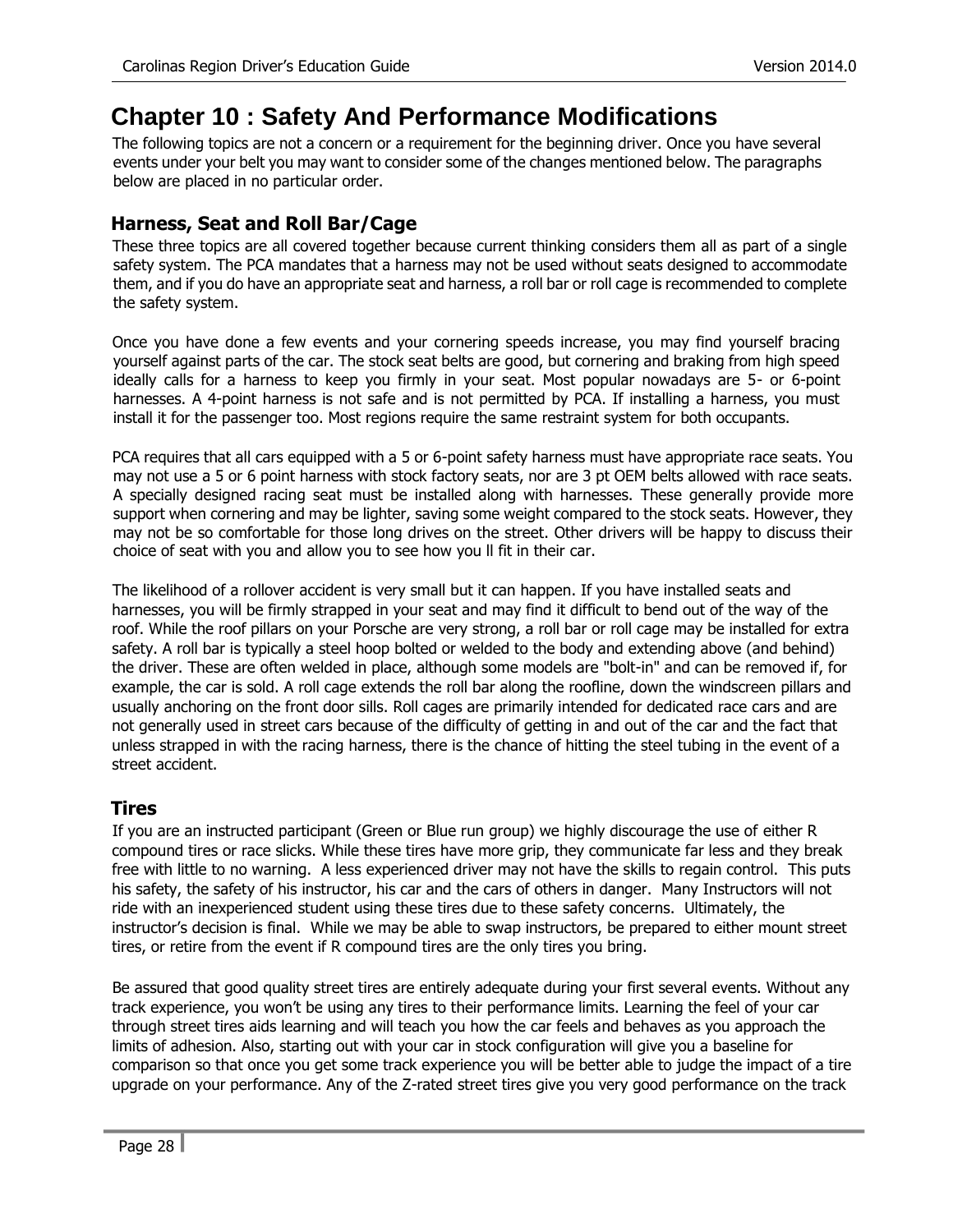and it works out less expensive because they wear so much less than track tires. (You won't go through a set of street tires in a track weekend).

As you become more experienced, you may want to try tires with higher performance, IE more grip. Tires labeled by Tire Rack as "Extreme Performance" are a nice step up from most other street tires and come very close to R compounds in grip but can be driven on the street every day. Discuss tires with your instructor and see if he /she believe you are ready and can take advantage of R compounds before you bring them to the track.

#### <span id="page-28-0"></span>**Brake Pads**

Stock Porsche brake pads work well on the street but for most early cars they are not optimized for the heavy braking you will be doing at the track. After several events, as your speed increases, you may find that you want to try a pad more suited to the track. However, the brakes on late models such as the 996, 997 and Boxster have brakes that are generally adequate for your first season of DE events. Several upgrade options are available - from out-and-out race pads to ones suitable for mixed track/street driving. In general, track pads need to be hotter to get maximum braking effect, which is why they may not be completely effective on the street on a cold winter morning. They will also tend to be tougher on the rotors than stock brake pads. Changing pads is such a simple job it is practical to have one set for street and a second set for the track.

#### <span id="page-28-1"></span>**Brake Fluid**

Brake fluid is a hydraulic fluid used to transfer pressure on the brake pedal into the clamping action of the brake pads onto the rotors. Driving at the track causes brakes to get very hot. Some of the heat is dissipated by the large metal mass of rotors, some is dissipated by the airflow over the rotors, but some heat is transferred through the brake pads to the calipers and the brake fluid in the calipers. Unfortunately, brake fluid absorbs water from the atmosphere (in technical terms it is "hydroscopic") and the longer it has been in your brake system, the more water it will have absorbed. Brake fluid has a very high boiling point (often over 400 ° F) but water does not. If the heat transferred to the fluid causes any water in the fluid to boil, steam is generated and air bubbles form in the brake fluid. Brake fluid is not compressible (that 's why it's used) but air bubbles are. The end result is that the brake pedal will start to get "soft" and will eventually go to the floor with no braking power at all. If ever you feel your brake pedal going soft, slow down, pump the pedal a few times to get full braking effect back and pull in at the pits as soon as possible. Also, remember brake fluid does not circulate. The condition of the fluid in the reservoir does not indicate the condition of the fluid in the calipers. If you become a DE regular, change your brake fluid for each event and use a highquality, high-boiling point brake fluid.

#### <span id="page-28-2"></span>**Brake Rotors**

A word of warning about aftermarket cross-drilled rotors: They may look good, but the process of drilling the holes inevitably leads to increased areas of stress and to cracks, radiating from the holes. If not monitored very closely these cracks can, within a few track sessions, radiate through the rotor and become potentially dangerous, leading to a rotor failure. Note that Porsche factory rotors are cast with the holes, rather than drilled and this is much, much better at resisting cracks. The original reason for drilling rotors was that compounds in early brake pads would 'out-gas' , forming a boundary layer of gas between the pads and rotors and making for poor braking. The holes allow the gas to escape and restore braking performance. Modern pad compounds rarely experience this so the utility of drilled rotors is nowadays limited to marginal extra performance in very wet conditions when water can form a boundary layer. Compared to the risks of a broken rotor when used on the track, consider carefully the choice of aftermarket cross-drilled rotors.

#### <span id="page-28-3"></span>**Driving Suit, gloves and shoes**

Its personal preference. Purpose designed and made for performance driving shoes are available from many companies and in many styles. Although they may still be worn around the paddock, they provide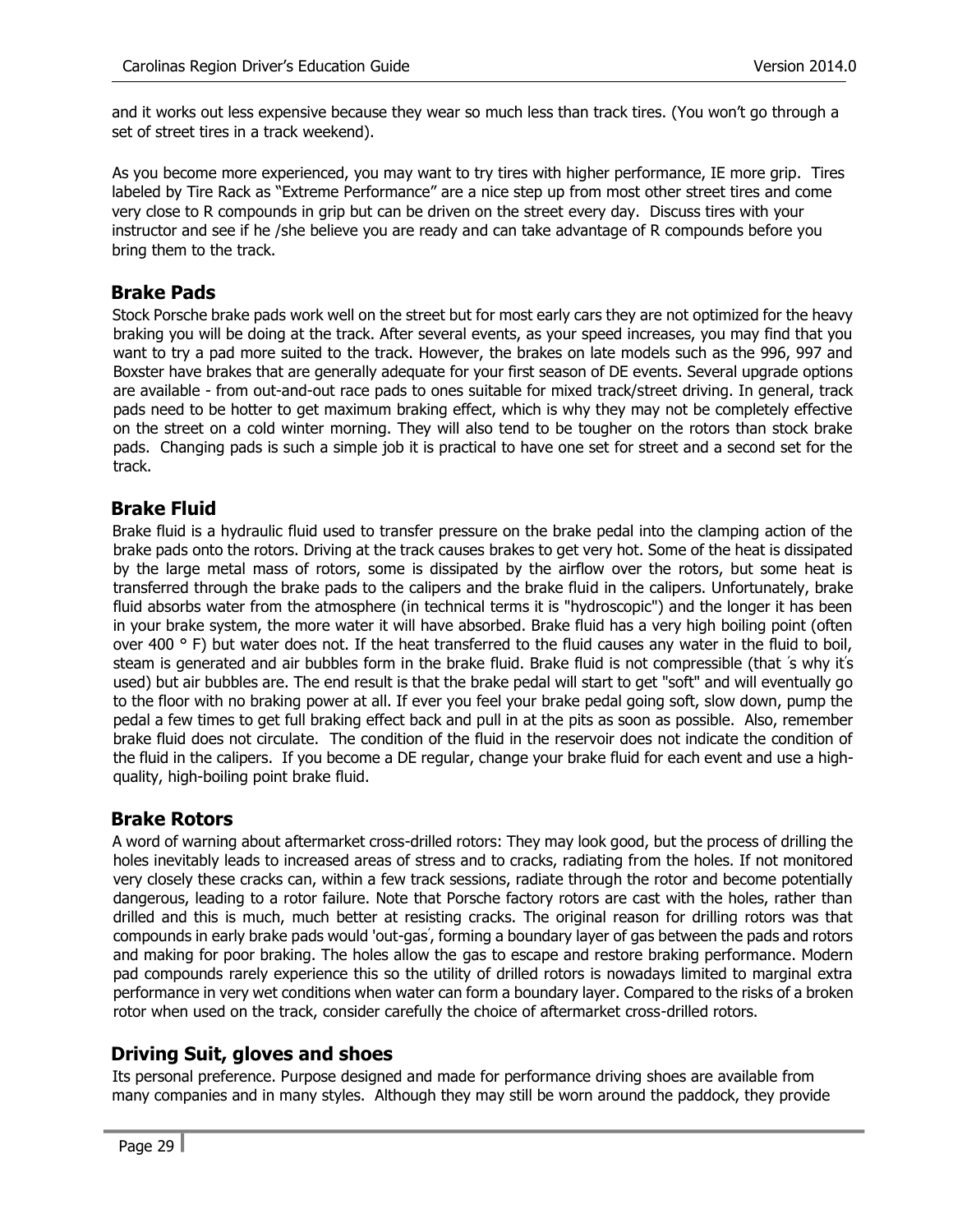excellent 'feel' through the soles. Driving gloves serve mainly to allow you to keep a good grip on the wheel. Good gloves, typically with leather on the palm and fingers, give you a good feel on the steering wheel while also absorbing the sweat from your hands. Choose a contrasting color to your car to help other drivers see your passing signals. Primarily of utility to those drivers taking part in Porsche Club Racing, a good quality driving suit can provide several seconds of protection to the driver in the very unlikely event of a fire inside the car. Think of it as extra insurance! The more expensive suits are made from an inherently fire-resistant material, (Nomex, Kevlar, PBI), while cheaper ones are made from treated cotton fabric (Proban, Fireware). Generally speaking, the more layers of material, the greater protection is offered, but the hotter you will be when wearing it.

Besides the fire-resistance of the material itself, the air gap between the layers is also important. If you go down this route, remember that the driving suit is just one item used for total body protection. The other items include: helmet, head sock (balaclava), helmet skirt, HANS device, gloves, underwear, socks, and shoes. All these items must work together to achieve total protection. If any one part is inadequate or fails, it will undermine the effectiveness of the whole.

# <span id="page-29-0"></span>**Head and Neck Support device (HANS)**

You may see some drivers wearing an odd shaped contraption attached to their helmets and extending down over their shoulders. This is a 'HANS' device, designed to stop the head from whipping forward in a crash. Mandated by many race series, these safety devices are now within the budgetary reach of DE enthusiasts. With the high performance now available from modern Porsches, drivers who make a commitment to DE would be advised to consider a HANS device. HANS devices are not effective with OEM seats and belts.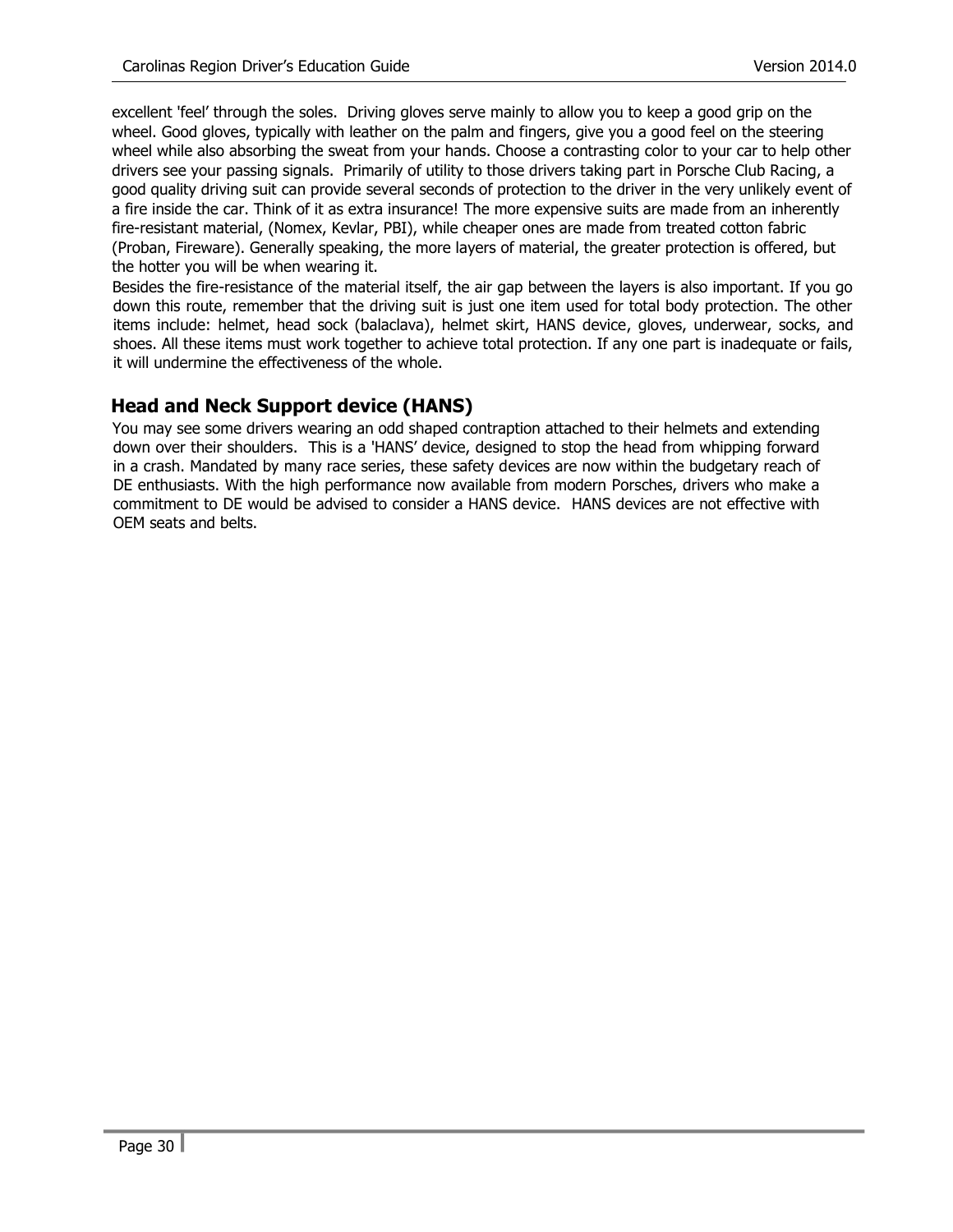# <span id="page-30-0"></span>**Chapter 11 : Flag Descriptions - READ. . .UNDERSTAND. . . AND MEMORIZE**

If you are viewing this on a screen or have a color printer the flags below are shown in color. If you have a black and white printer you will need to use your imagination.

| A GREEN flag indicates a clear track and you can proceed at speed.                                                                                                                                                                                                                                                                            |
|-----------------------------------------------------------------------------------------------------------------------------------------------------------------------------------------------------------------------------------------------------------------------------------------------------------------------------------------------|
| A CHECKERED flag indicates that the session has ended. During the Driver's meeting you will<br>be advised as to where it will be displayed $-$ it is not always at the start/finish line. Once you<br>pass it, finish the lap at cool-down speed, then pull into the pits, giving the pit-in signal. Do not<br>pass after the checkered flag. |

A YELLOW flag indicates that there is an incident ahead and that you should slow down and use caution. DO NOT jam on the brakes. STANDING YELLOW: There is a problem on the track ahead requiring your attention, such as a car off the road, an animal on the track, etc. NO PASSING. WAVING YELLOW: There is a problem in the immediate vicinity. Proceed with

EXTREME CAUTION and be prepared to stop. NO PASSING. The first lap of all sessions is also run under the YELLOW flag.



point the Black Flag at the car as it passes the station. The driver should acknowledge the Black Flag with a hand signal and proceed with caution, to the pits where they will report to the Pit Marshal. The Black Flag may indicate either mechanical trouble or incorrect driving behavior.

> When used to bring all cars to the pits, it will be displayed in the standing position at the Start/Finish line and at the Black Flag Station or possibly all stations. All cars will proceed at a reduced speed to the pits and follow the instructions of the Pit Marshal.

A RED flag is an indication of a serious problem on the track and that the run group is ended immediately. Come to a controlled, safe stop off line on the edge of the track, leaving a path for emergency vehicles. Remember to check your mirrors before breaking to a stop; be sure the person behind you has seen the flag and if at all possible try to stop within sight of a flag station. Remain in your car with your helmet and restraints in place and await instructions from a flag marshal. The red flag will be dropped and replaced with either a BLACK or YELLOW flag. If BLACK, all cars will proceed at a reduced speed to the pits. If YELLOW, all cars may proceed at a reduced speed with no overtaking until given the GREEN flag.



A YELLOW/RED STRIPED flag indicates a slippery or hazardous track. There is something on the track causing a slippery condition. It may be oil, water, debris, dirt, etc. Drive with caution. Remember, once you have seen this flag, the track is likely to remain slippery at this place on

future laps - even if the flag is no longer displayed.

The WHITE flag means that there is a slow-moving or EMERGENCY vehicle on the track ahead of you. Treat this flag as a yellow flag. NO PASSING. Reduce speed and proceed with caution.

The BLUE or BLUE with a YELLOW STRIPE flag means that the flaggers have noticed a faster car behind you. Check your rear view mirror. Allow them to pass at the next passing zone by giving the appropriate signal.